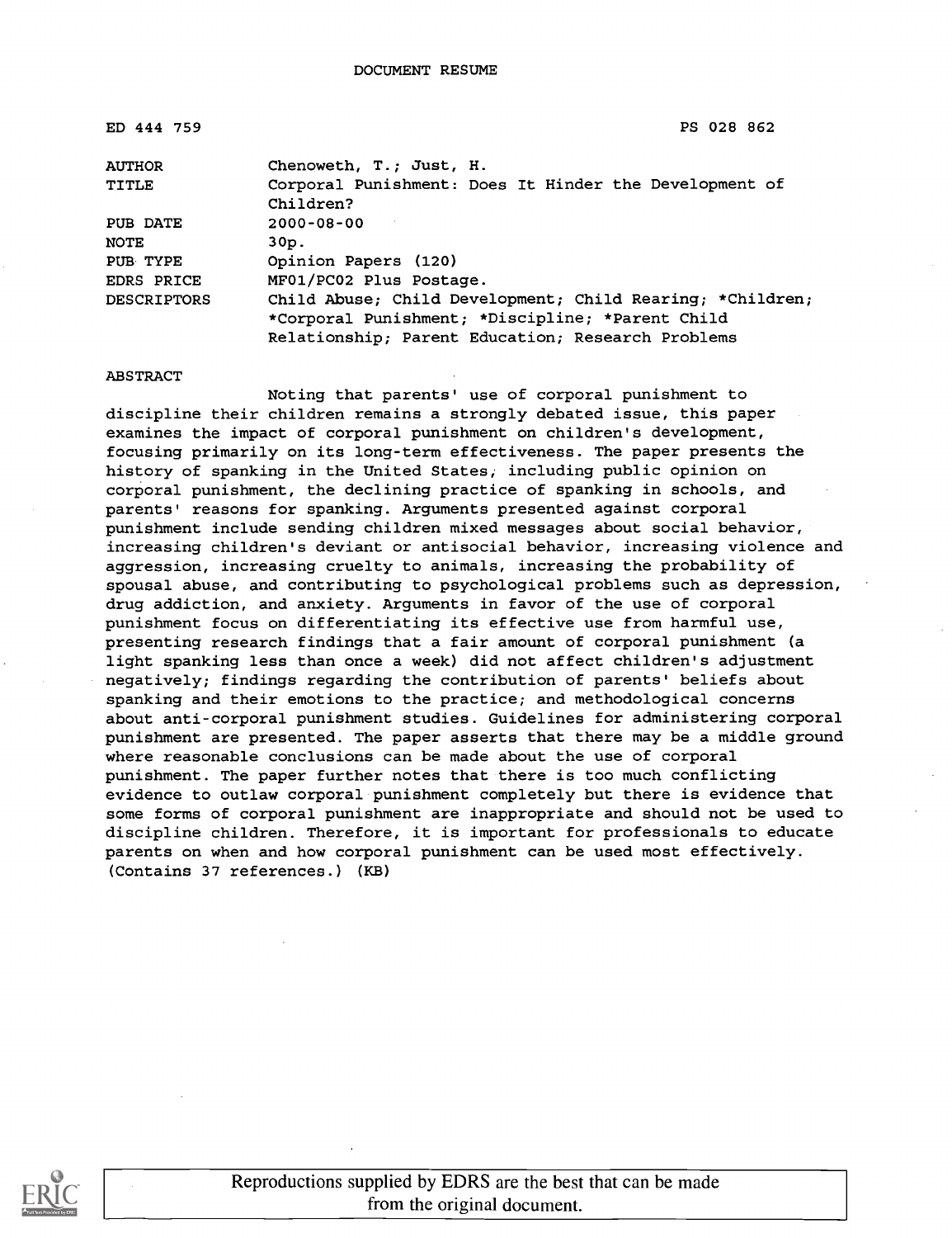Running head: CORPORAL PUNISHMENT: DOES IT HINDER



Corporal Punishment: Does it hinder the development of

children?

T. Chenoweth

St. Edward's University, Austin, Texas

H. Just Ph.D.

St. Edward's University, Austin, Texas

PERMISSION TO REPRODUCE AND DISSEMINATE THIS MATERIAL HAS BEEN GRANTED BY

ammy<br>Chenoweth

TO THE EDUCATIONAL RESOURCES INFORMATION CENTER (ERIC)

1

 $\bar{\gamma}$ 

 $\epsilon$ 

BEST COPY AVAILABLE

كمستنده

 $\bullet$ 

 $\ddot{\phantom{a}}$ 

 $\sim 10$ 

й÷.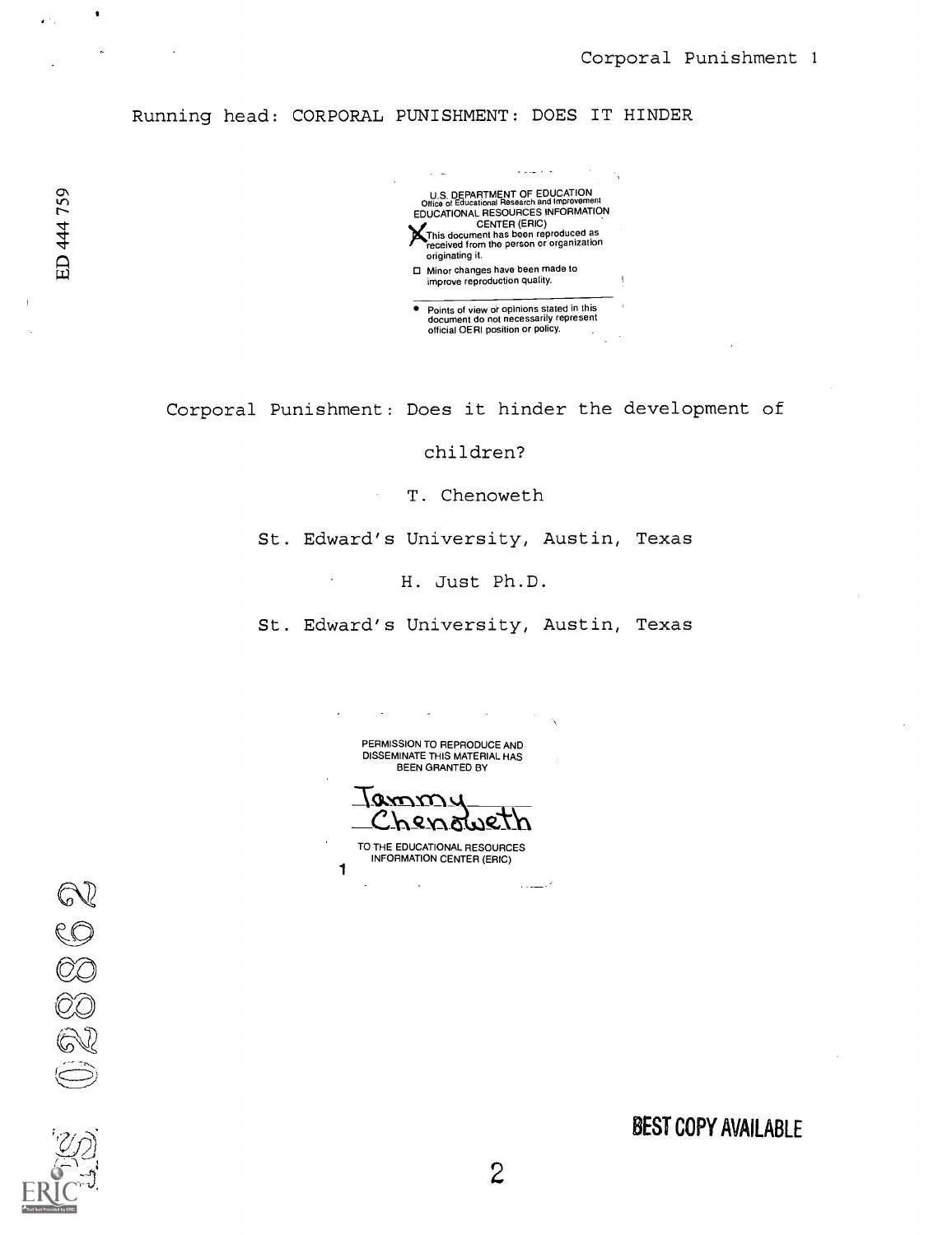#### Abstract

Corporal Punishment: Does it hinder the development of children?

The debate over the effectiveness of corporal punishment has become a very interesting topic in modern psychology. Many studies have been done on its effectiveness and to find out if it is even necessary (McCord, 1996; Larzelere, 1986). Many psychologists believe that physical discipline should never be used (Harris, 1998; Straus, 1994). They argue that it only causes children to become aggressive and does not teach them how to handle problems properly. People of the opposing view feel that when used appropriately, corporal punishment can be an effective tool for teaching children right from wrong. Two major conflicts in this issue are how to determine when corporal punishment is necessary and how to draw the line between corporal punishment and child abuse.

America's teenagers are becoming more and more violent. A dramatic increase in school violence has many people searching for an answer as to why these children are resorting to so much violence. Fingers are being pointed at everything from too much violence on television and video games to a decrease in the beliefs of organized religion. Others believe it starts in the home and that corporal punishment is to blame. My research will

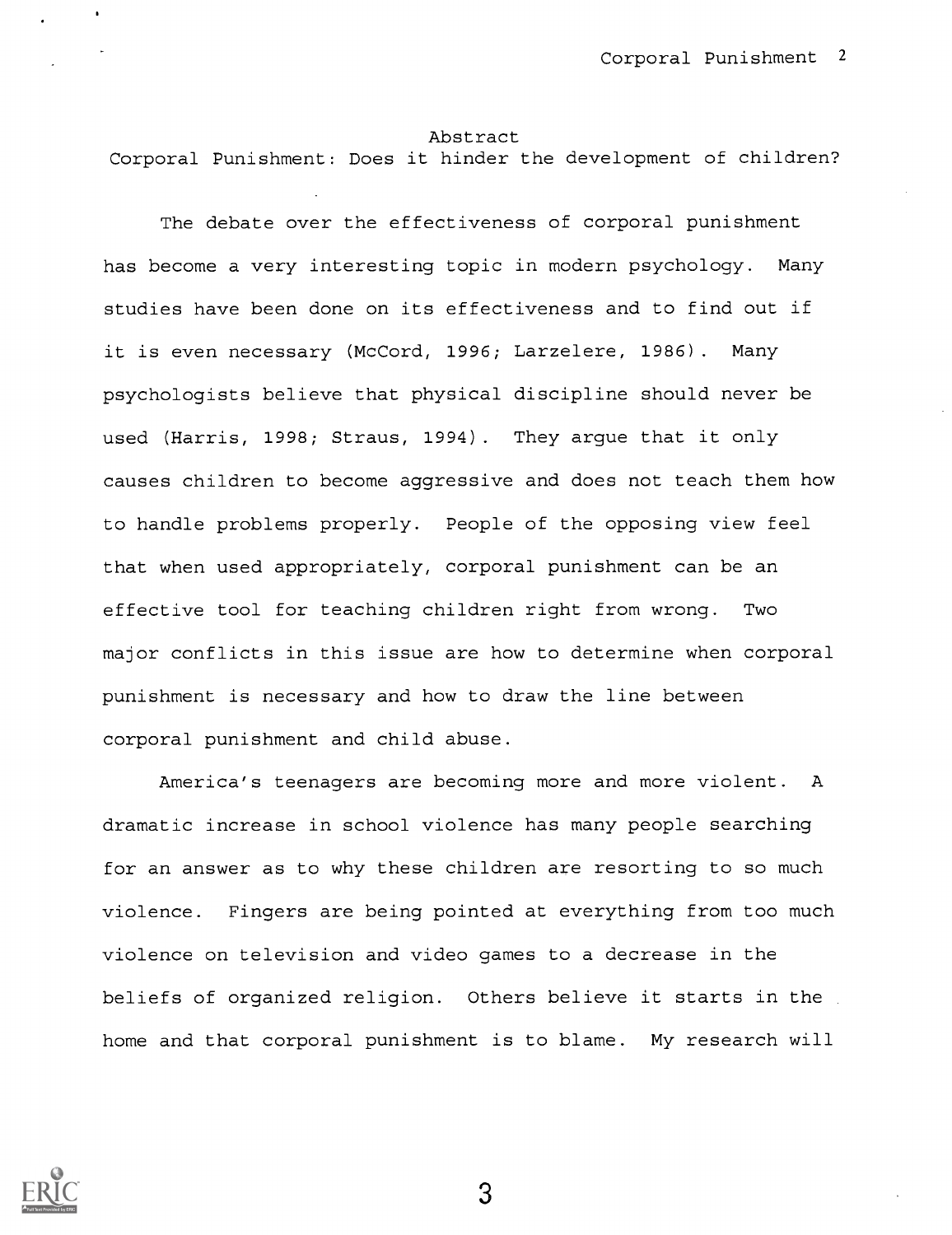show why people argue against the use of corporal punishment and why their opponents believe they are wrong.



 $\frac{1}{2}$ 

 $\ddot{\phantom{a}}$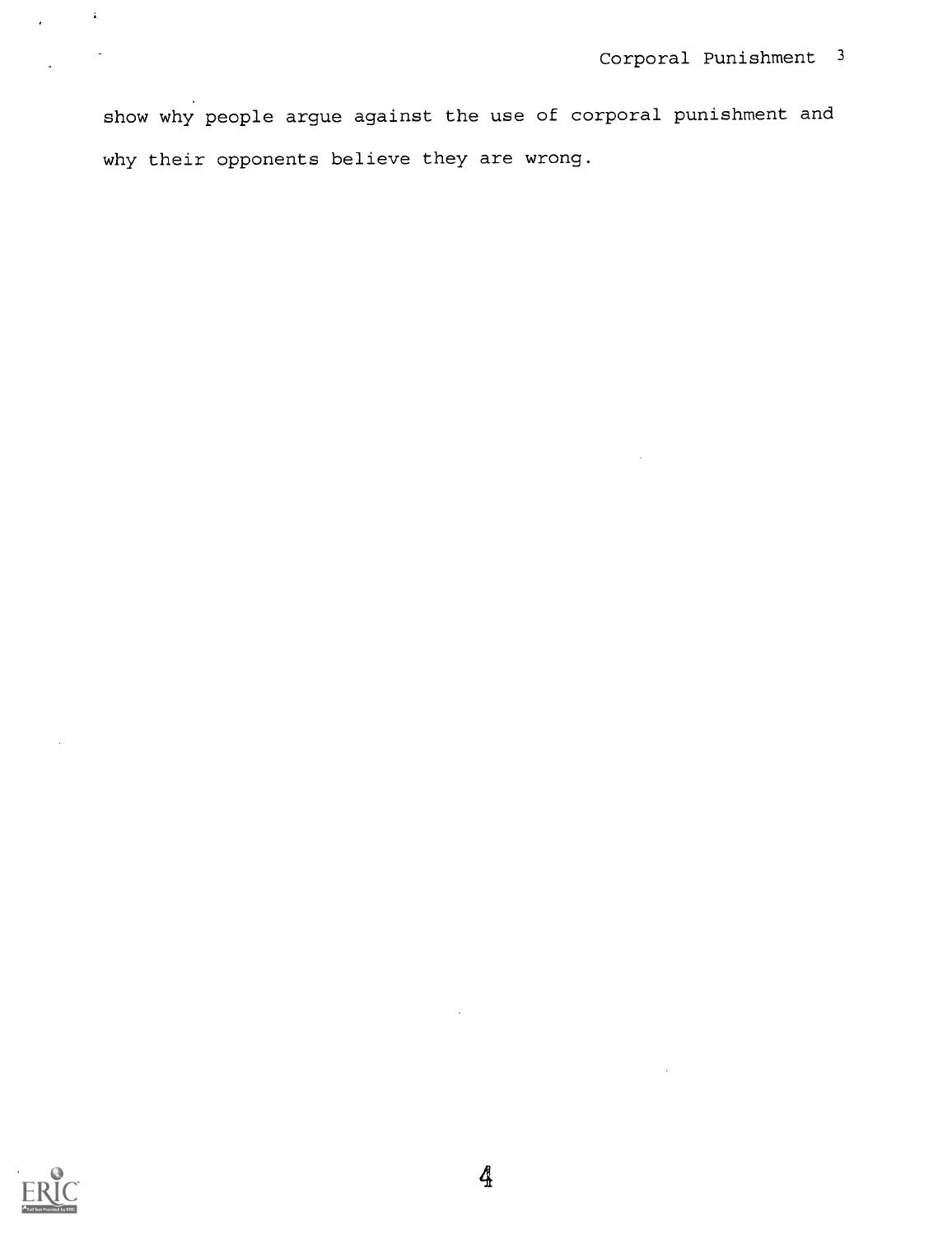### Introduction

Parents' use of corporal punishment to discipline children is a strongly debated issue in modern psychology. There are opposing views on the effectiveness of corporal punishment, and research is being done to find out if it has negative side effects on the development of children. Psychologists have many arguments against the use of corporal punishment. The most used argument against corporal punishment is that it will cause children to learn aggressive behavior, thereby reducing their skills for social interaction (Harris, 1998). This is the theory that drives most of the psychological experiments on corporal punishment. Advocates against corporal punishment also believe that it puts the bond between parent and child in serious jeopardy (Redd, Morris, & Martin, 1975). This argument comes from the idea that when children are spanked they become afraid of their parents and this fear may not allow them to fully open up and be honest.

Anyone who does not believe in the use of corporal punishment will argue that there are other ways to bring about better discipline and respect than by spanking (Hyman, 1997). Other claims against corporal punishment include that it may lead to child abuse, that these children are more likely to commit spousal abuse and sexual deviance later in life, that it is not effective and that it may be psychologically damaging.



 $H^{\text{A}}$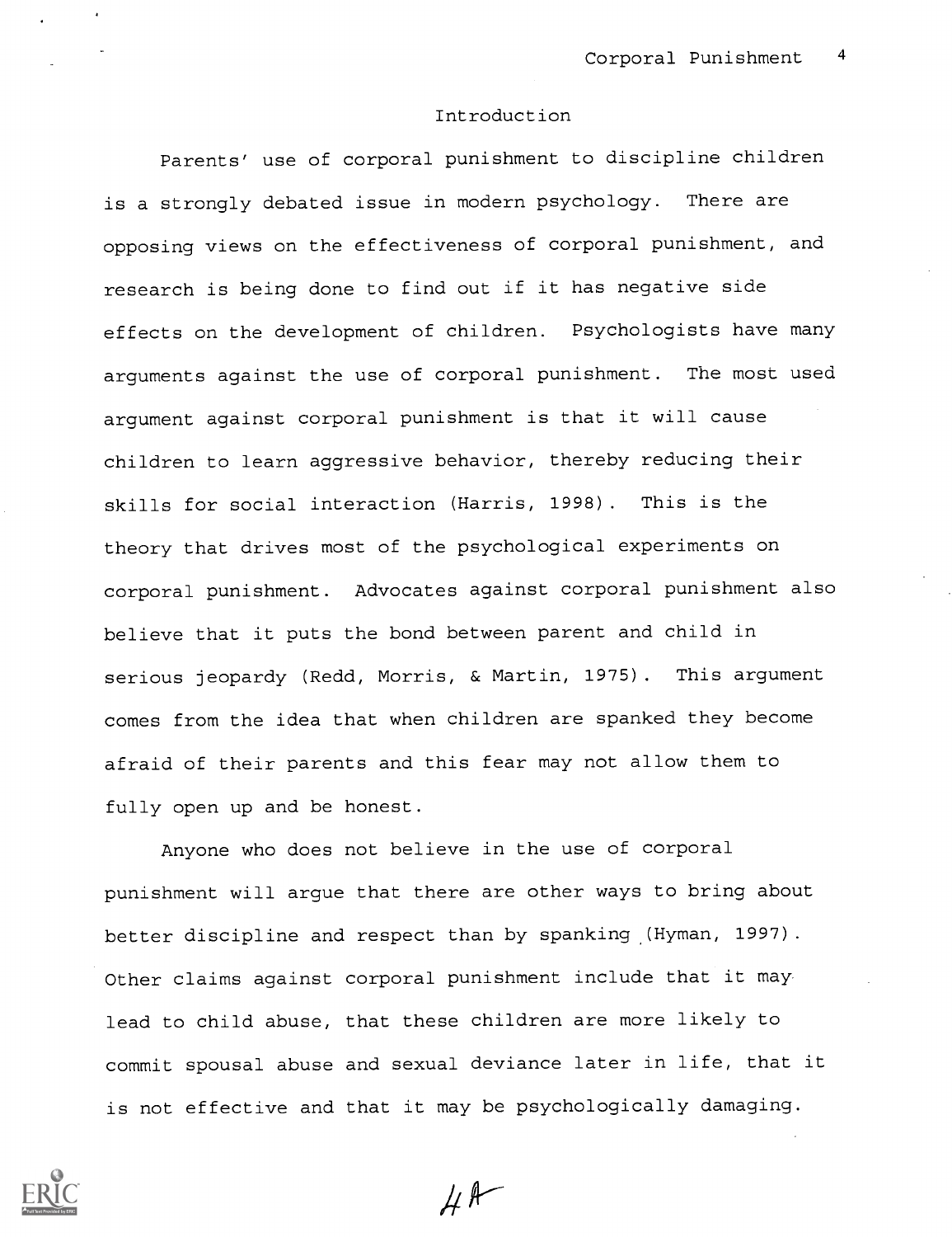However, these are all very complex social situations, which have many contributing factors and are easily refutable by people who believe corporal punishment is an effective tool for disciplining children.

Critics of corporal punishment feel that the right kind of corporal punishment is effective and often necessary. They do not deny the notion that excessive corporal punishment is harmful but they do not believe this is enough reason to ban the use of corporal punishment altogether. A major argument for corporal punishment is that every parent has the right to spank his/her child if it is appropriate and not too excessive. Research shows that a vast majority of parents in the United States report spanking their children, and almost half of the states still use spanking in their schools (Kennedy, 1995). Straus (1977; 1994) estimated that only 3% - 10% of children in the United States have not been physically punished at some time in their lives (as cited in Rohner & Bourque, 1996).

With so many parents using corporal punishment, even as popular opinion has begun to move against it, there seems to be a natural instinct for a parent to sometimes spank a child. Those who believe in corporal punishment feel that no amount of research can undermine parents' right to act on their instincts. Advocates for corporal punishment refute bold statements about the negative effects of spanking by arguing that laboratory

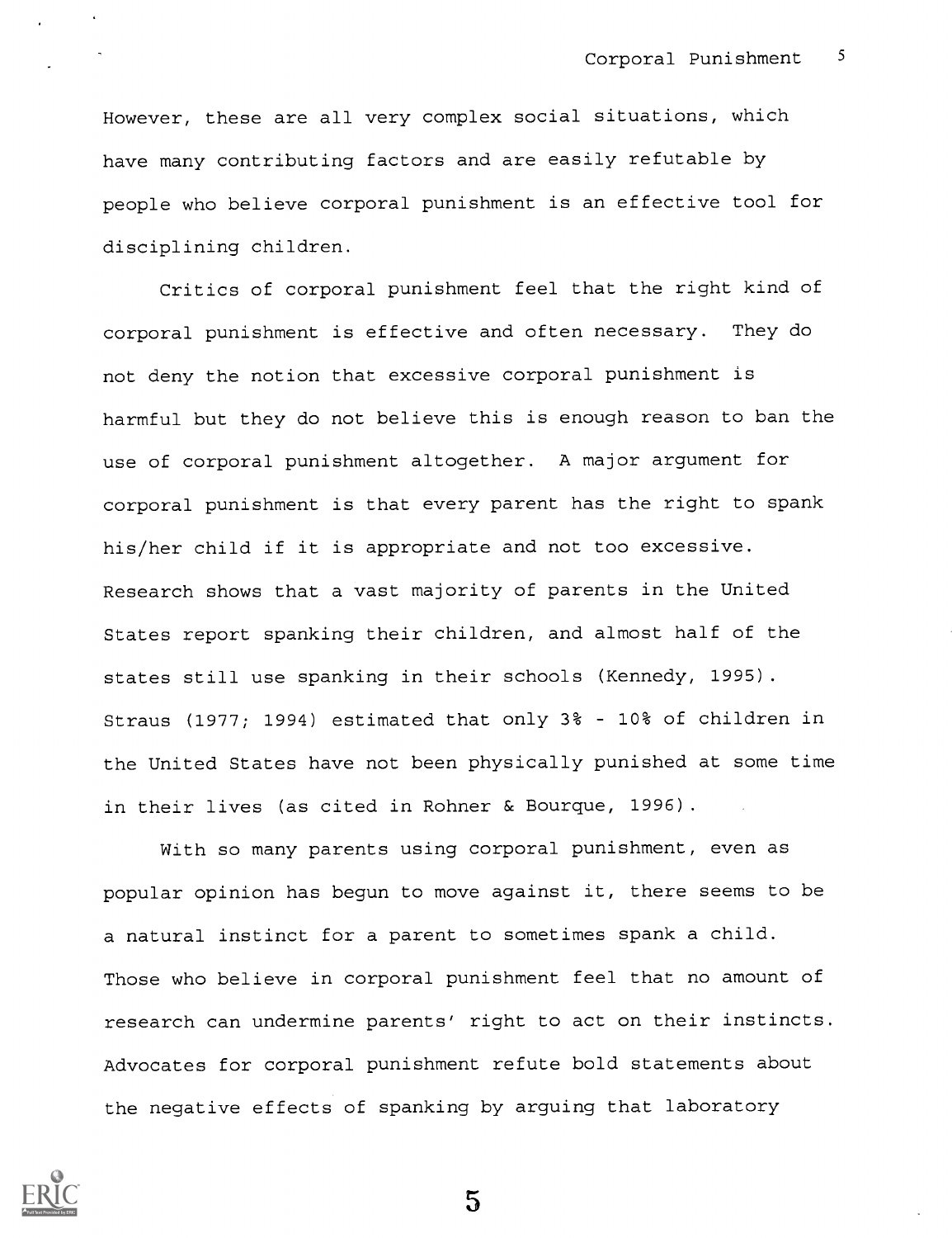experiments can not control all influences on such things as aggression, sexual deviance, and psychological problems. These advocates believe there is not enough proof to support the total abolishment of corporal punishment. People who believe corporal punishment is not immoral take a more reasonable position that when corporal punishment is used appropriately it is effective, but when it is too excessive it can become abusive.

The purpose of this paper is to provide an in-depth look at whether or not corporal punishment really does hinder the development of children. As professionals learn more about corporal punishment, they can better educate parents on how to discipline their children in ways that will not cause negative side effects.

In reality, both sides have difficulty substantiating their views. One side may never be considered totally right or wrong because there are so many obstacles in determining the true nature of corporal punishment. One of the biggest problems is determining how much physical discipline is too much, before it becomes child abuse. The psychological and legal definition of corporal punishment and child abuse are so closely related that they could be argued to be the same act. Corporal punishment is said to be a "purposeful indication of pain on the human body as penalty for an offense" (Hyman, 1997, p.9). Similarly, child abuse is defined as occurring when someone physically harms a

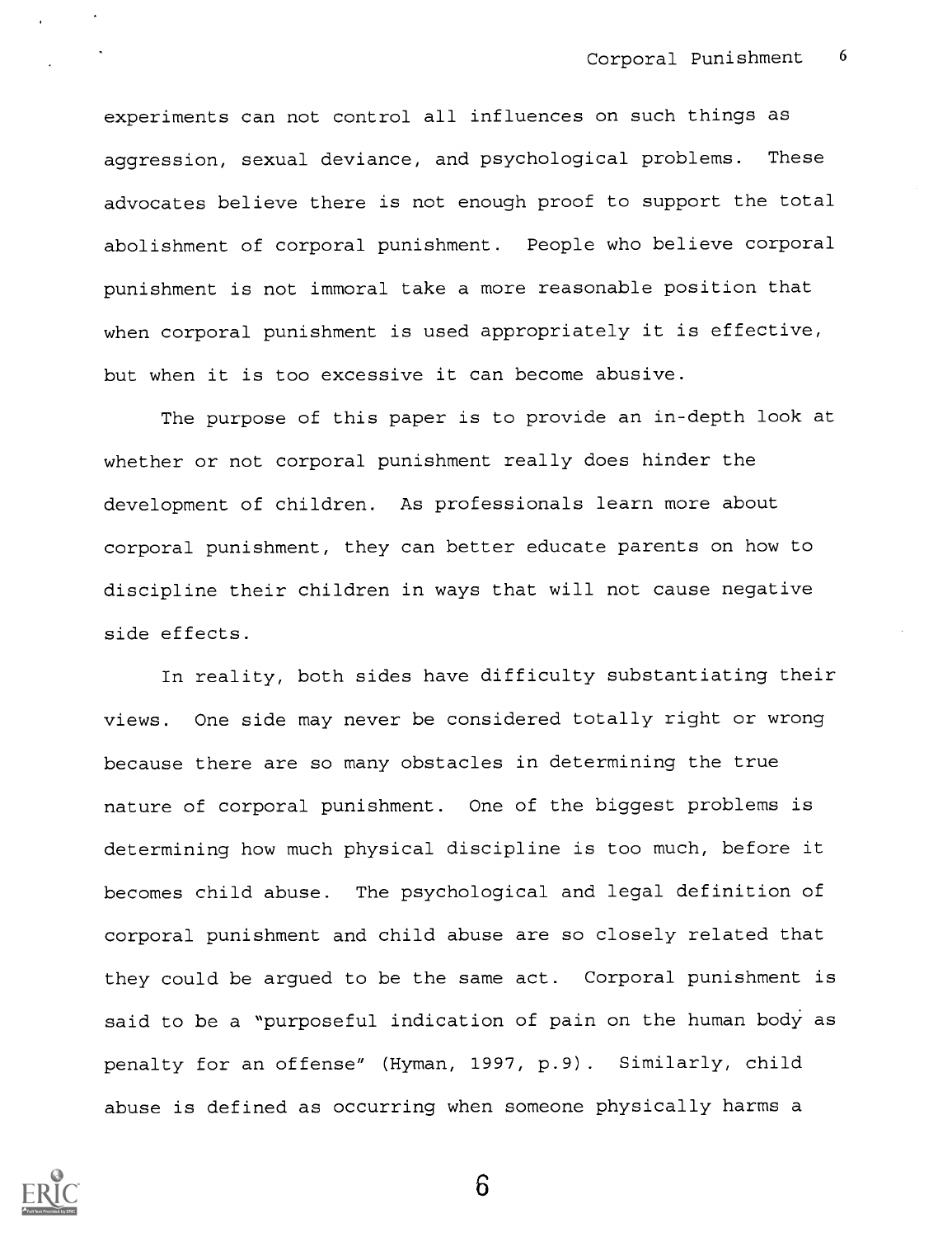child and proof is seen by marks on the body, such as cuts and bruises (Hyman, 1997). Each definition implies the use of pain. The only distinction is that corporal punishment is used in response to an offense and does not include the notion of actually harming the child. This is where the true conflict occurs. If a mother slaps her two year old son on the behind for running into the street and there is a visible welt, can she be convicted of child abuse? Advocates against corporal punishment say yes. They argue that any time a parent hits a child, then the parent is committing child abuse. This position is very extreme and it is criticized for taking the negative effects of corporal punishment too far.

Another conflict in debating the use of corporal punishment comes when trying to determine if it is effective in the long run. Everyone agrees that spanking children will generally stop them from the current misbehavior, but the question is whether they stopped because they have learned an alternate behavior or simply fear being spanked again. This is a difficult question to answer because much of it has to do with the parenting style of each parent. If the parent explains to the child why s/he is being spanked and teaches an alternate behavior, then there is a good chance the child will learn from the experience and the misbehavior will not continue. However, if the parent spanks the child out of anger or fear, without discussing why the child is

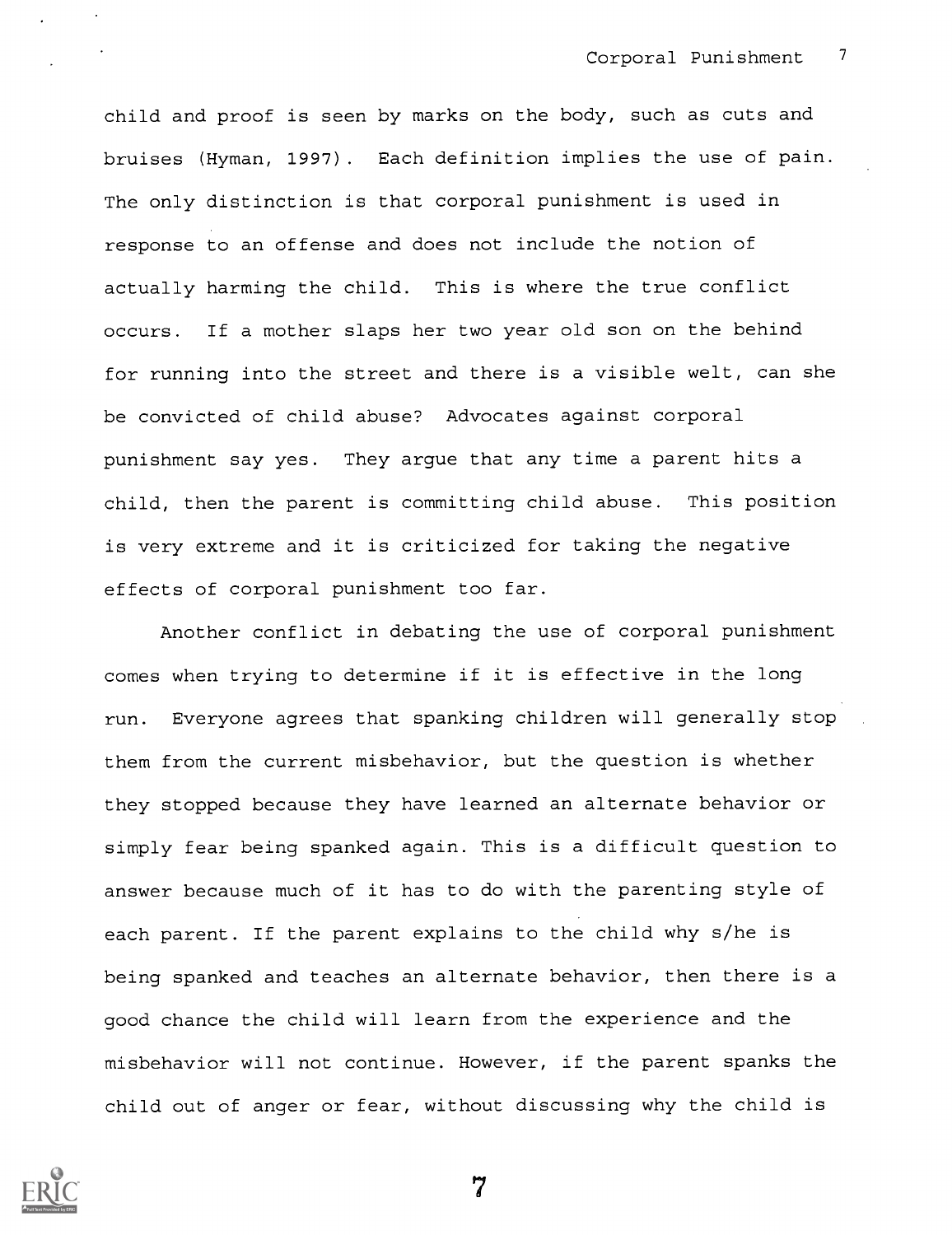being punished, then that child will only stop the behavior for fear of being spanked again. Experimenters have to consider things like how the parent uses corporal punishment each time and what determines grounds for its use. Like many other aspects of conducting experiments about corporal punishment, these factors make it very difficult to determine the long-term effectiveness of corporal punishment.

The most widely researched and controversial aspect of the corporal punishment debate questions if spanking children causes them to become aggressive. Many people feel that by hitting children parents are sending them the wrong message. Again, much of this has to do with each particular parent and how s/he use corporal punishment. Things like genetics, interaction with peers, television exposure, family structure, and all other influences in the development of a child can not be monitored in a laboratory. In short, there are numerous other factors that may contribute to the development of aggression.

The popularity of corporal punishment's link to aggression has become one of the most publicized issues in the debate (Davis, 1999). Much of this can be attributed to a national concern for why there has been such a dramatic increase in child and teen violence. It seems that every week there are news headlines detailing violent acts by youths. The most devastating may have been the slaughter in Columbine, Colorado's

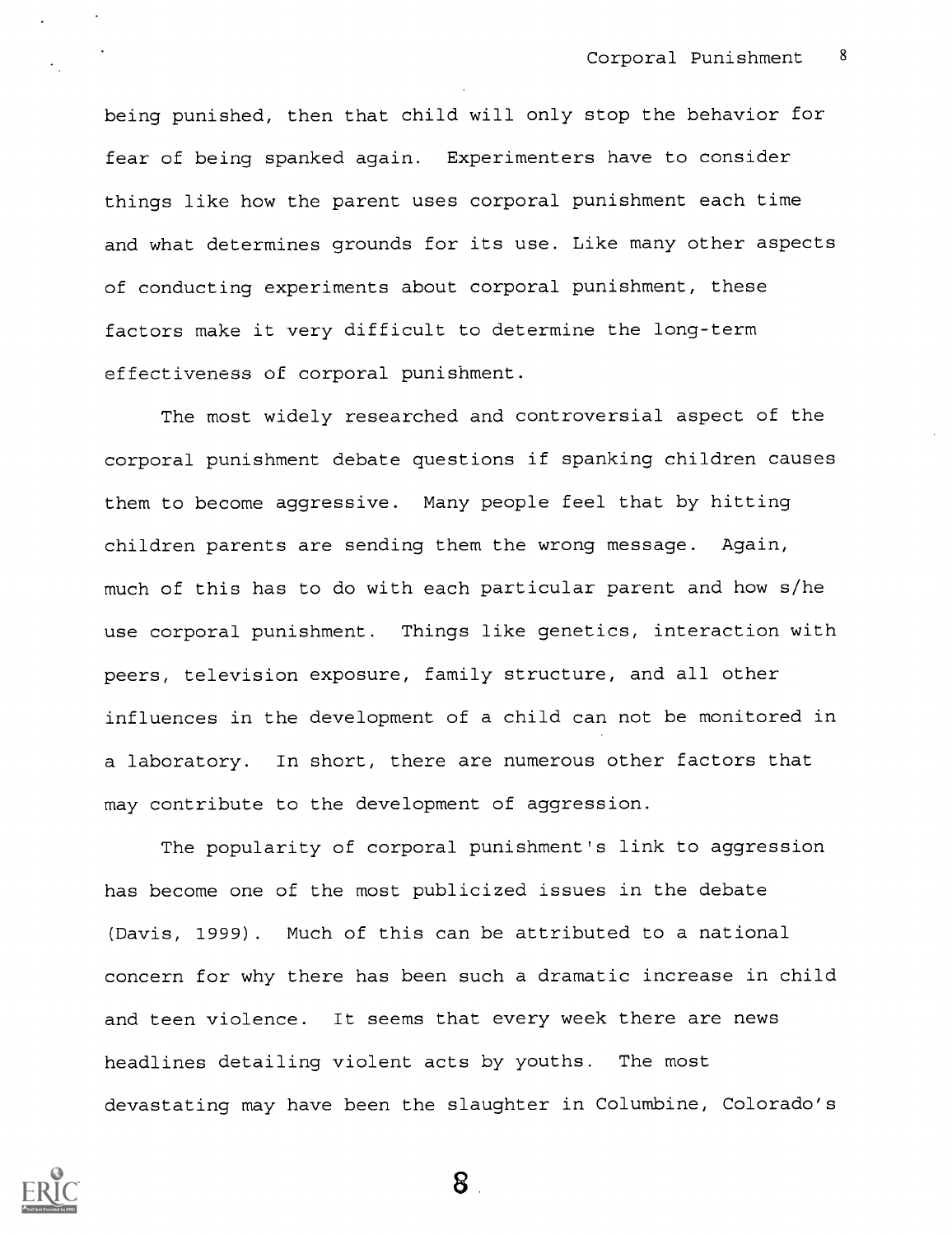high school. Other recent acts of violence include the riots in Los Angeles after the Lakers won the playoffs in June of 2000 and the group of kids who attacked so many women at a parade through Central Park in New York during the same month. With this growing tension in America everyone feels there is a need to "fix" America's youth. Fingers are being pointed in every direction and there are many theories as to the cause of this problem. Some people blame it on too much violence on television and video games. Others feel that violence has been caused by a decrease in the beliefs of organized religion. There will always be those who believe it starts in the home, which brings us back to corporal punishment.

Psychologists, being the experts on human behavior, feel the pressure to find an answer and are doing many experiments in hopes of coming to a final conclusion. Murray A. Straus (e.g., 1977, 1991) has done many experiments on the effects of corporal punishment and the idea that it causes aggression in children. He is a strong advocate against the use of corporal punishment and believes effective parenting is possible without ever spanking a child. Straus's main argument in defense of his theory is that when children are spanked by their parents, they are learning that hitting is an effective way to deal with problems and that it is alright to hit people when you are angry with them. Similar findings have many Americans up in arms

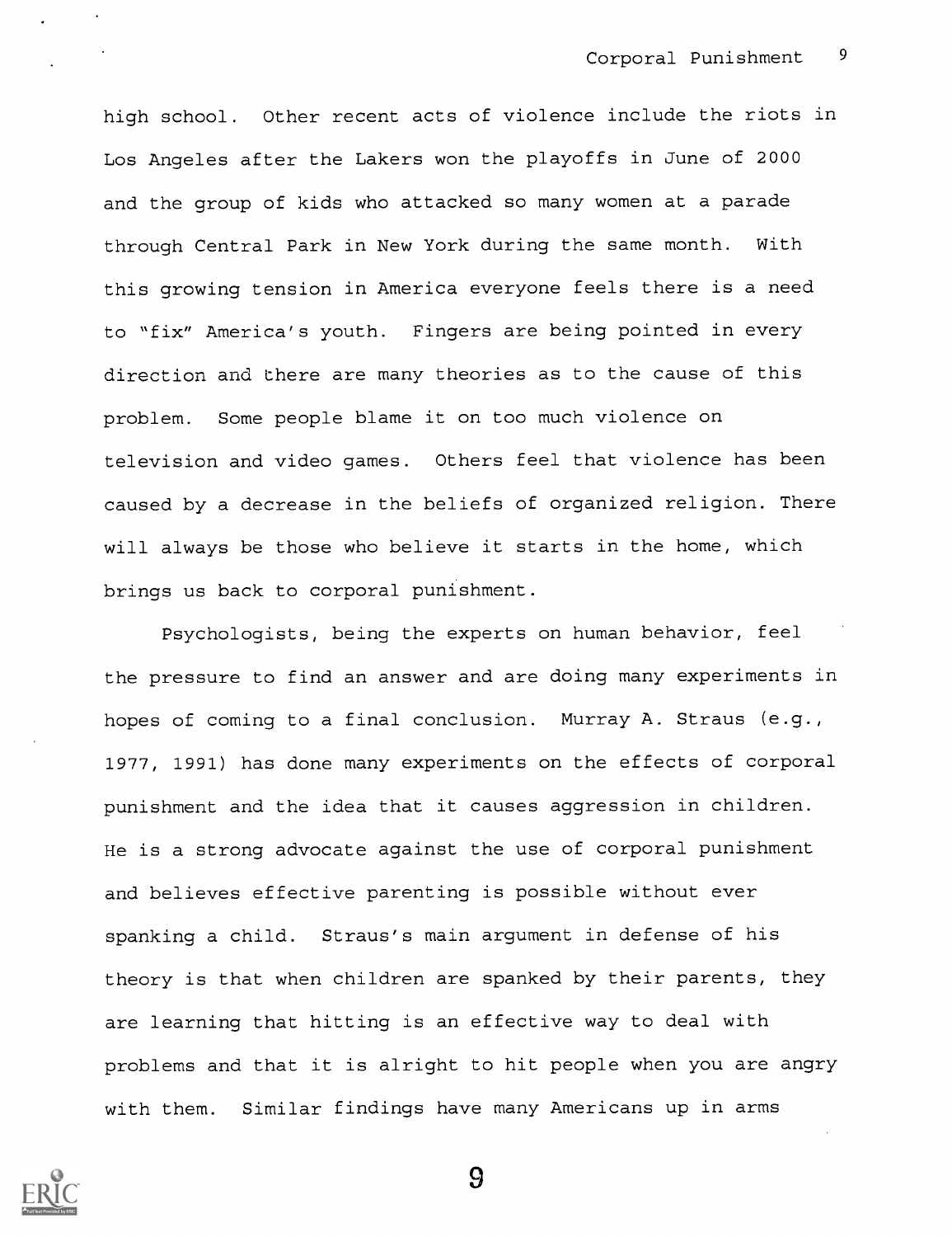against the use of corporal punishment, and there are many that believe the act should be outlawed. For something that has been used as a form of punishment for so long, it is interesting that corporal punishment has only been questioned over the last few decades. Has society changed so much as to outlaw one of its oldest parenting practices?

# History

Parents have been spanking their children for as long as people can remember. Before the 1960's, it was socially acceptable for parents to discipline children however they wanted (Rosellini & Mulrine, 1998). Corporal punishment was also practiced in schools all over the United States. As the civil rights movement gained strength through the 1960's and 1970's, people became more considerate of everyone's rights, including children. Professionals began to question the use of corporal punishment and experiments were done to determine its effectiveness and possible side effects. Some of the experiments found that corporal punishment caused aggression and psychological problems in children (Larzelere, 1986; Straus, 1991).

Public opinion on corporal punishment then began to sway in opposition to the act. A good example of this is the Brown University Child and Adolescent Behavior Letter (1999). The letter shows the results of a national survey done by the

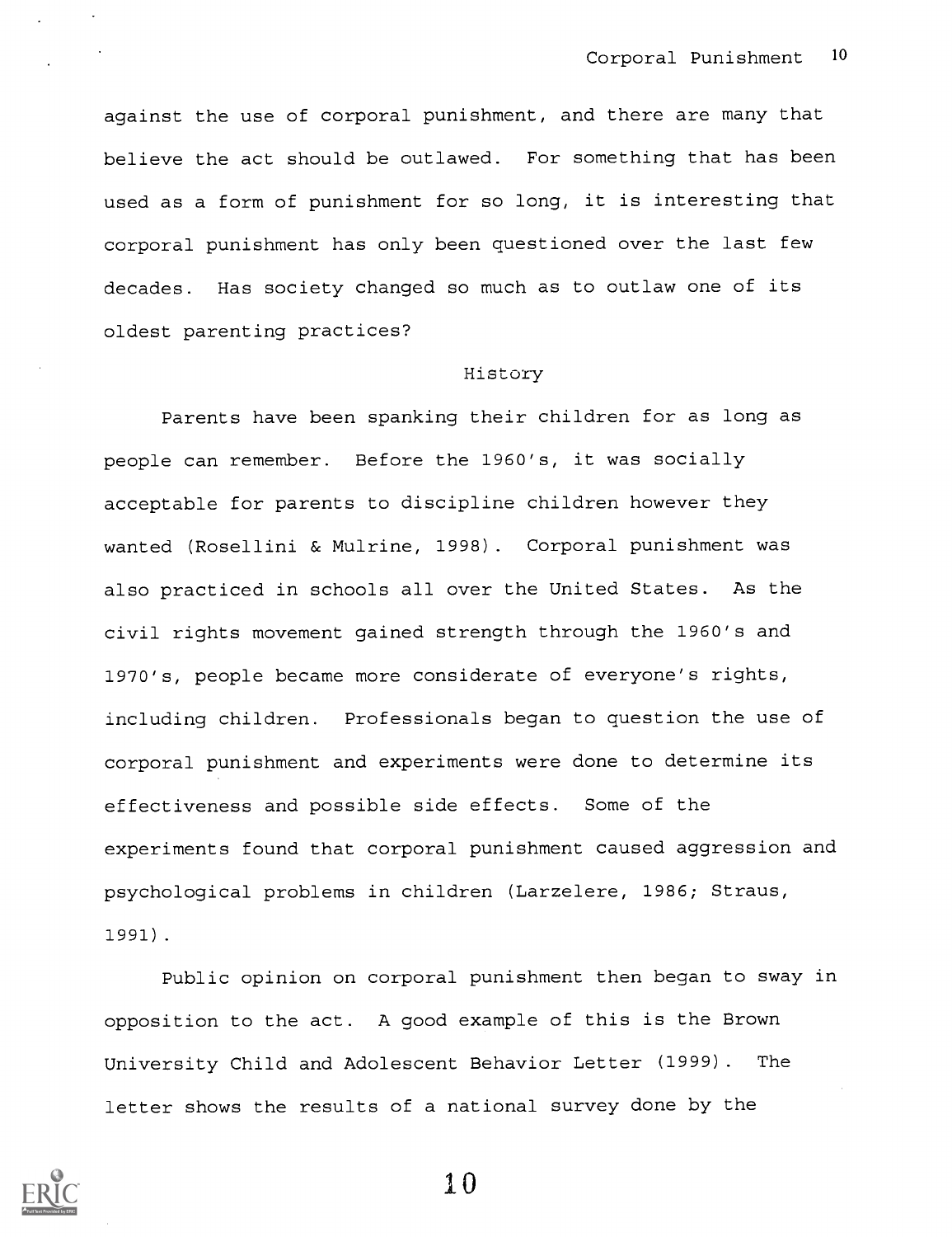Children's Institute International. The survey revealed that 82 percent of adults were spanked by their parents when they were children, but, only 55 percent think it is necessary in disciplining their own children.

The effort to eliminate corporal punishment has professionals asking why parents decide to spank their children. A study by Holden, Miller and Harris (1999) involved questioning 42 mothers and 42 fathers to find out why and how often they use corporal punishment. Participants were asked to fill out a Parental Responses to Child Misbehavior questionnaire (Holden et al., 1995) and then had to respond to different situations involving child misbehavior. The results showed that there are two kinds of spankers. There are those who use it as an instrumental tool for disciplining children and those who spank when a child's behavior makes them very emotional. An example of an emotional spanker is a parent who does not normally resort to corporal punishment unless his/her child does something which frightens or infuriates the parent. Overall, most parents use corporal punishment because they believe it will lead to better behavior and will increase a child's respect for parental authority.

Similar beliefs of most parents do not seem to translate outside of their homes. The use of corporal punishment has drastically decreased in the school system (Hyman, 1998). The

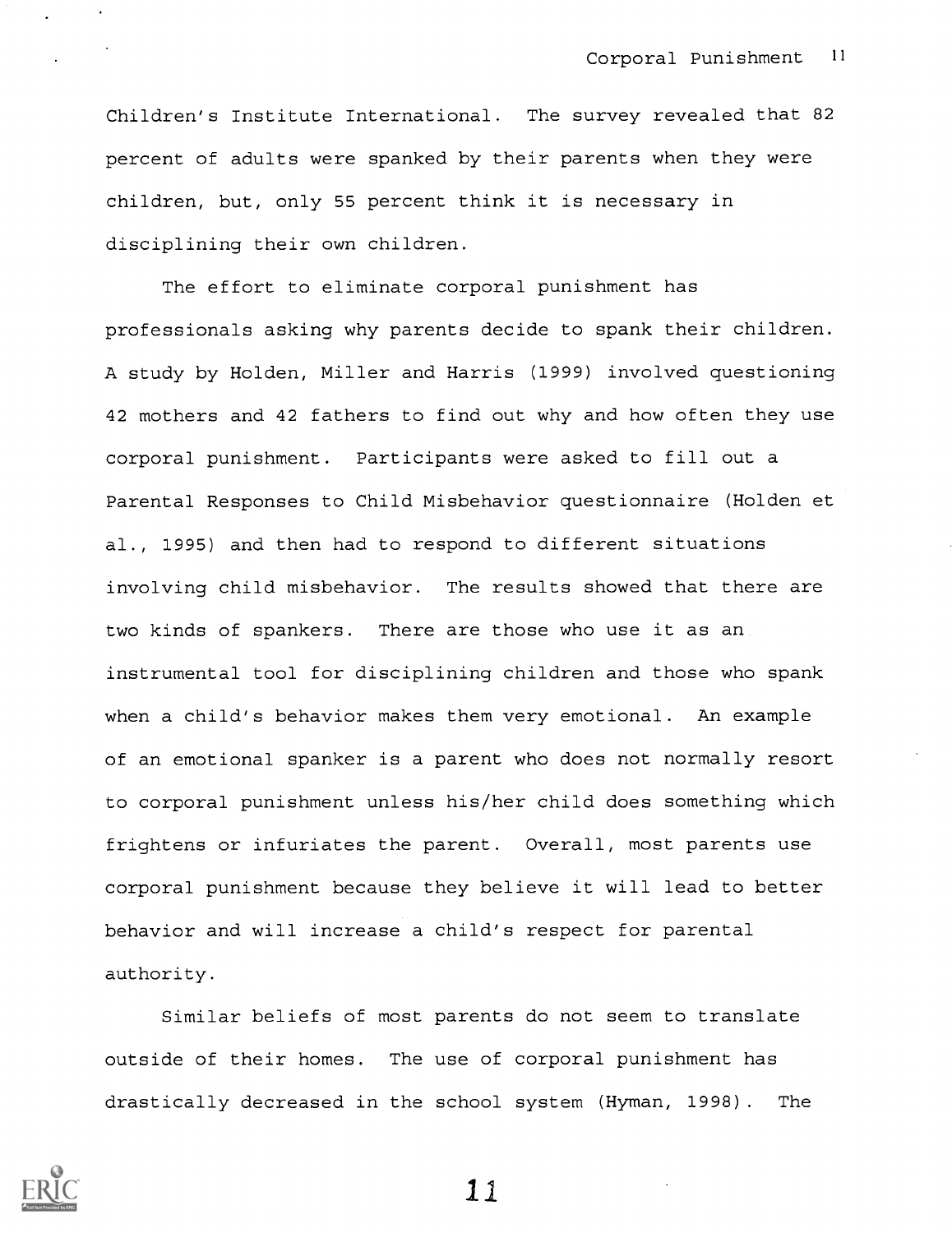first year that corporal punishment's use in schools was debated was in 1976 when two states announced that they would no longer allow corporal punishment in their schools. This sparked the debate to a new level and since then, 27 states have also banned the use of corporal punishment in schools (Hyman, 1998). Now, the movement against corporal punishment has gone even further. Not only do advocates want to ban its use in schools but they also want to outlaw parents' right to spank their children in the home as well.

## Arguments Against Corporal Punishment

Professionals against the use of corporal punishment believe it has negative effects on many aspects of child development. Not only do they believe in corporal punishment's negative consequences, but they also do not see it as an effective form of discipline. There is some speculation that in using corporal punishment, parents are sending their children a mixed message. As a result, the child may be left confused on how to behave socially. It is known from social learning theory that violence is a learned behavior (Bandura, 1977). This supports the main argument of almost every claim against corporal punishment. Based on the assumption that children see their parents as good, what happens to a child's thought process when a parent gives pain for punishment? The child will learn that it is sometimes acceptable, even necessary, to give pain to

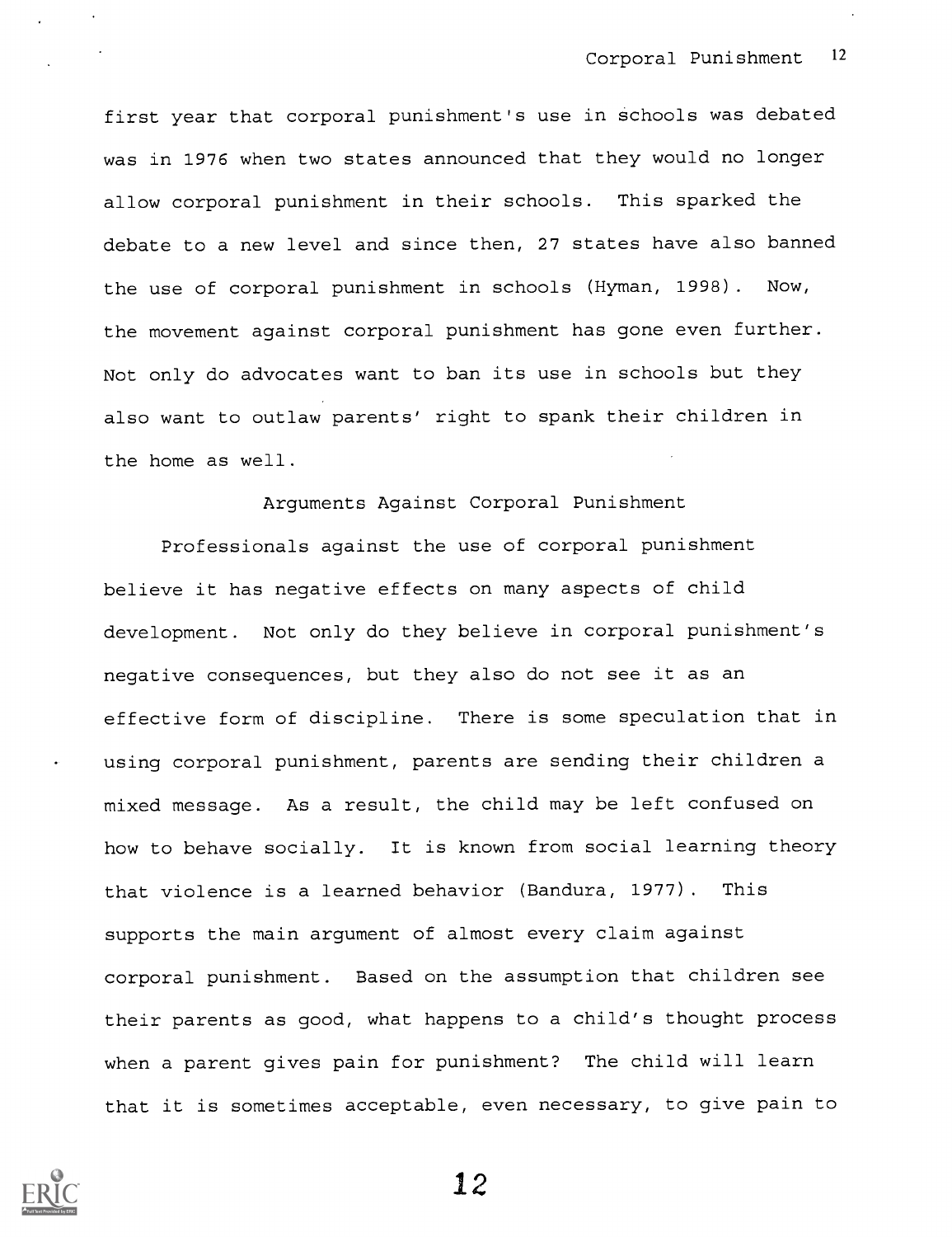control others (McCord, 1996). This reasoning is very hard for advocates of corporal punishment to refute.

The effectiveness of corporal punishment is called into question by the assumption that it causes children to become more deviant than if it were never used at all (Dadds, 1987). In fact, one model of antisocial child behavior shows poor discipline as the first step in the development of such behavior (Patterson, DeBaryshe, & Ramsey, 1989). Without correct discipline, a child will not learn correct behavior.

In order for psychologists to prove that physical discipline actually causes children to misbehave, they must show a direct correlation between a parent's use of corporal punishment and a child's continuing misbehavior. A study by Brenner and Fox (1998) attempted to show the correlation between discipline and behavior. The participant sample involved 1,056 mothers of children ages 1-5. A modified version of the Parent Behavior Checklist (PBC; Fox, 1994) used a four-point scale to measure three things: (a) the mother's expectations for the child's development, (b) the mother's frequency and specifications for using verbal and corporal punishment, and (c) the mother's use of nurturing the child's psychological development. Using a version of the Behavior Screening Questionnaire (BSQ; Richman & Graham, 1971) the mothers were then asked to score their children's behavior problems. A four-

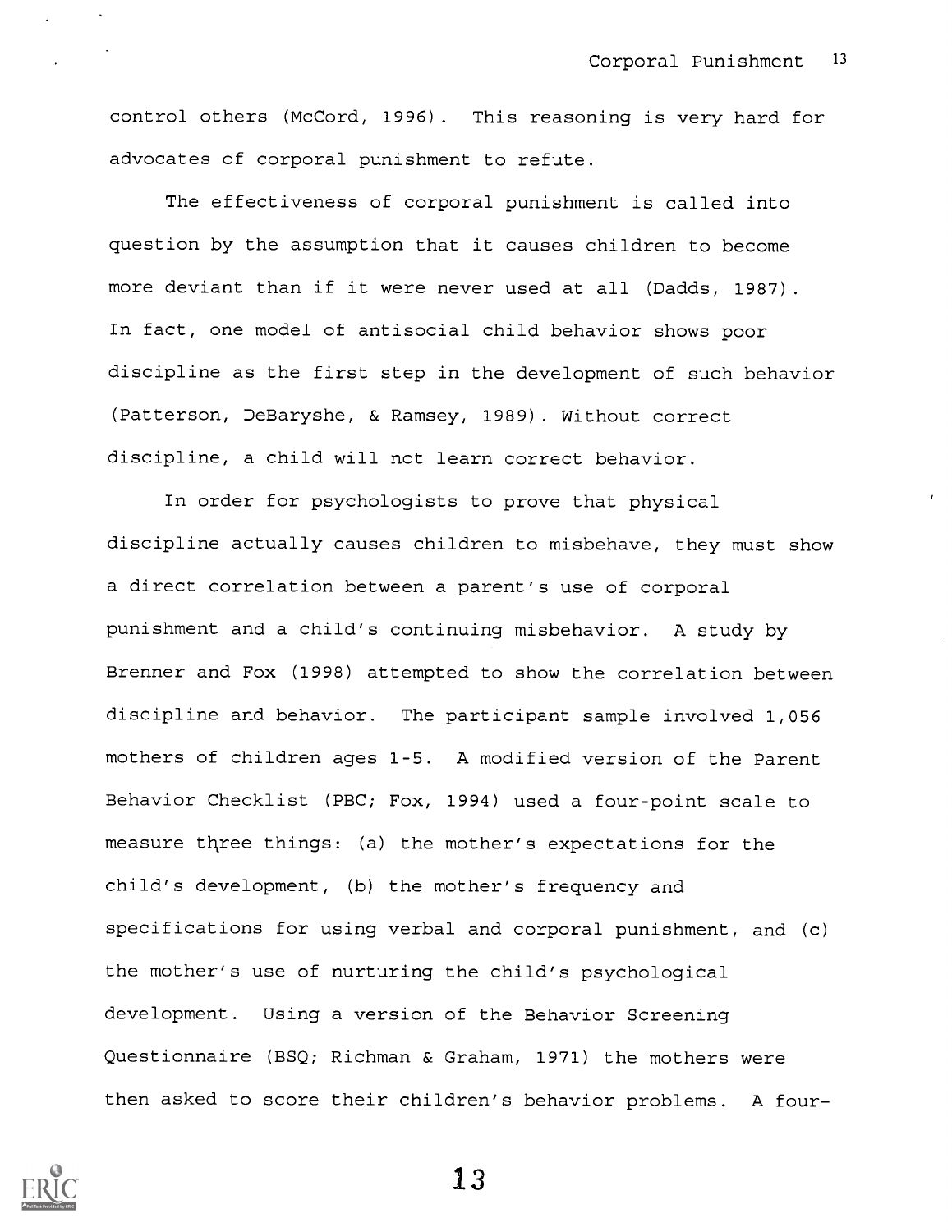point scale was again used to rate the frequency of nine problem behaviors. After analyzing the data, Brenner and Fox noticed that parents who used corporal punishment the most had more behavior problems with their children than those who used the least amount of corporal punishment.

These findings support the results of a previous study done by Murray Straus in 1997. Known as the leading professional in the movement against the use of corporal punishment, Straus was interested in studying the effects of corporal punishment on antisocial behavior in children. At the start of the study, Straus felt it was necessary to determine the level of antisocial behavior in each child so that he could see if there was a significant increase over time. Interviews from 807 mothers about their children's current behavior were used with reports of the mothers' frequent use of corporal punishment. The mothers were interviewed again two years later; they revealed that antisocial behavior had increased with continued corporal punishment. Straus' conclusions are the same as from the Brenner and Fox study in 1998. Corporal punishment used to reduce antisocial behavior has the opposite effect from what is intended.

Among the problems that go along with antisocial behavior, corporal punishment is often blamed for increasing violence and aggression as well. Murray Straus has published several

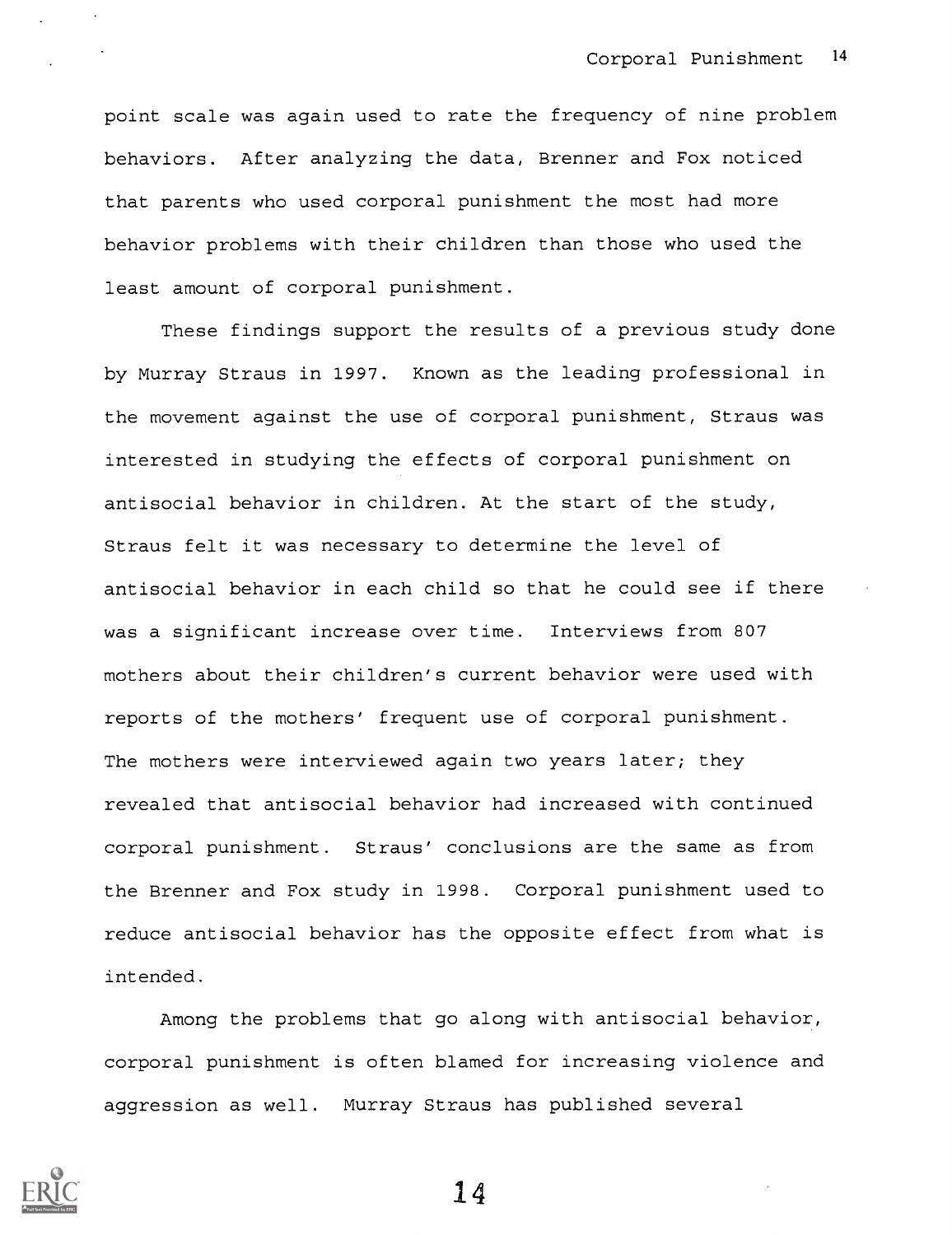articles on the theory that corporal punishment causes violence and aggression. In an extensive study done by Straus in 1996, he concluded that the more corporal punishment a child experiences, the more likely s/he will become violent towards others. Straus recalls an experiment when he interviewed 270 college students about their responses to being spanked. The most used response they could remember was anger and rage. Straus hypothesized that this anger from corporal punishment opens the doorway into violence towards society.

A very interesting and unique experiment by Flynn (1999) explored the relationship of corporal punishment to aggression by studying corporal punishment and animal abuse. The study is unique because it shows a link between children's cruelty to animals and violence towards others later in life. The theory in Flynn's experiment is that children who are cruel to animals have a lack of empathy, which could result in acts of violence against humanity. Flynn used 267-college students who were asked to complete an 18-page questionnaire. The participants were asked very detailed questions regarding their history of being spanked and their history of cruelty to animals. Similar to the experiments mentioned previously, Flynn found that higher frequencies of spanking resulted in more frequent incidents of violence and cruelty towards animals.

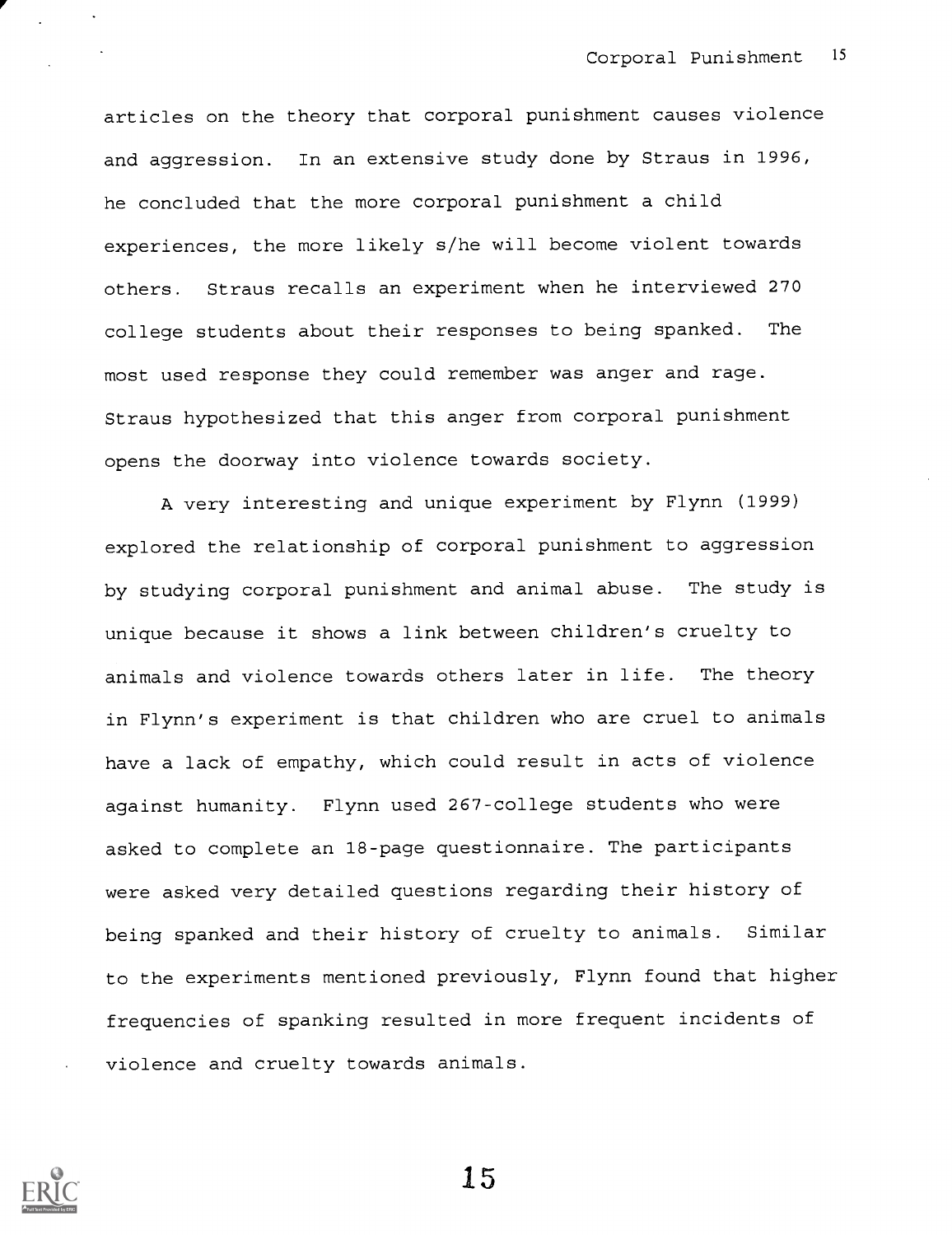The violence caused by corporal punishment has also been studied in spousal abuse. This comes from the theory that violence teaches violence, so that children who are spanked will grow up believing it is acceptable to hit the ones you love when they make you angry. This makes it easy to see how the negative consequences of corporal punishment continue to grow as children become adults. In 1996, Straus and Yodanis collected data on 4,401 couples from a national family violence survey. The survey reported social learning, depression, and conflict resolution skills of men and women. Straus and Yodanis concluded that since so many families use corporal punishment and so many families experience spousal abuse, to reduce the use of corporal punishment would reduce some of the factors contributing to spousal abuse.

The link between corporal punishment and spousal abuse is detailed even more in a study by Swinford, Demaris, Cernkovich, and Giordano (2000). They tested the relationship between corporal punishment, to increased deviant acts, to spousal abuse. A longitudinal study interviewed 940 adolescents in 1982 to report their frequency of committing deviant acts. Then, from 1992-1993, 608 participants from the 1982 interview were interviewed again. In order to be included in the second interview, participants had to be currently involved in a relationship of twelve months or longer. Using Straus's

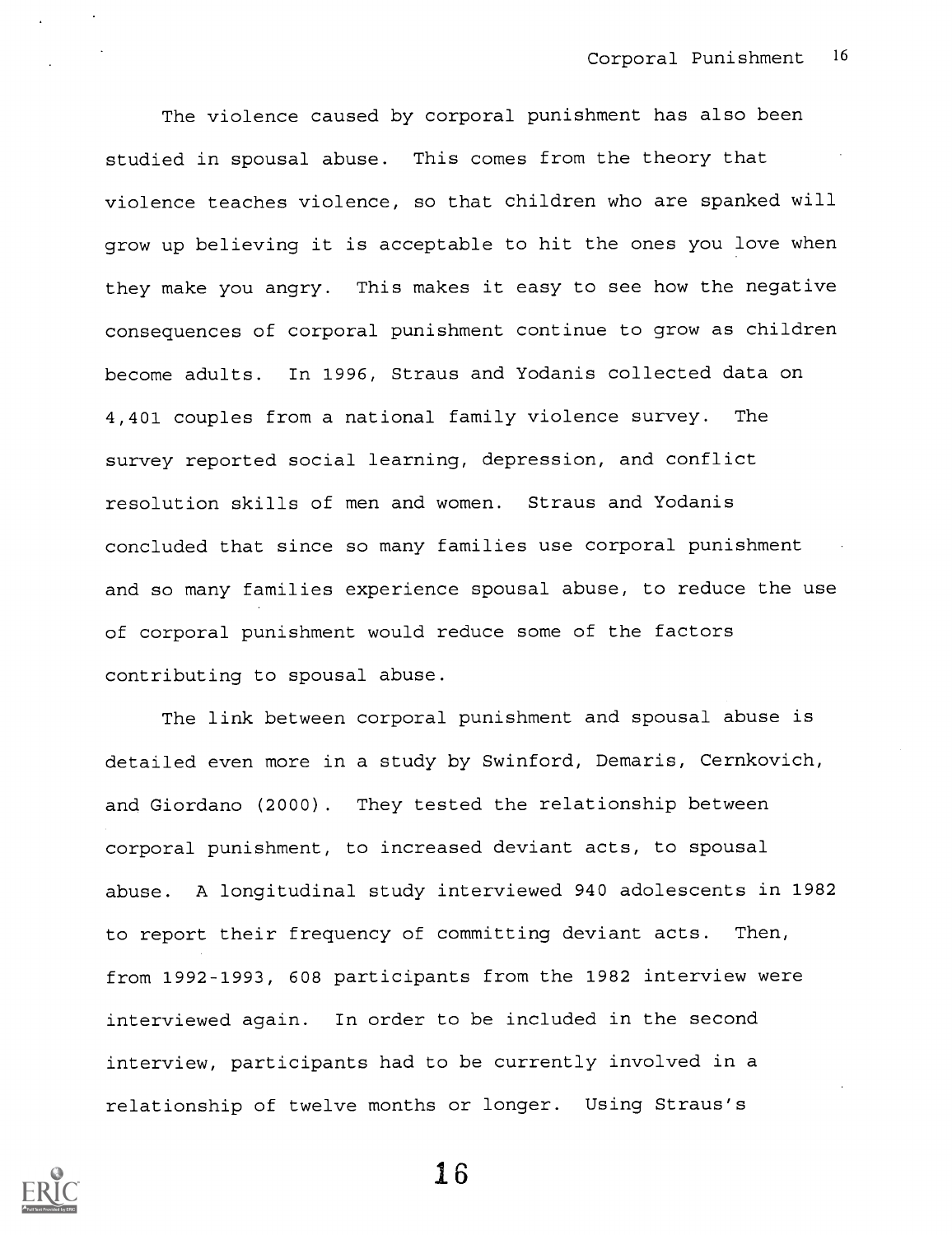Conflict Tactics Scale (1979), ten acts of violence between the participant and his/her partner over the past 12 months were measured by what the participant did and what was done to the participant. The 1992-1993 participants were then asked about the severity of punishment they received in adolescence and a measurement of various deviant actions was taken. The results supported the original hypothesis: Physical punishment in childhood contributed to deviant behavior in adolescence and is a predictor of intimate violence in adulthood.

With corporal punishment being blamed for so many faults in child development, it is easy for professionals to argue that corporal punishment contributes to many psychological problems in children. Some professionals believe that corporal punishment in adolescence can predict depression, suicidal tendencies, drug addiction, and anxiety problems. This hypothesis was derived by Straus and Kantor (1994), from a study that collected data from 2,149 families participating in a national family violence survey. The survey measured corporal punishment and severity of corporal punishment, along with depressive, suicidal, and addictive symptoms.

The relationship between corporal punishment and psychiatric disorders was also studied in 1999 by MacMillan et al. A sample of 9,953 participants of the Ontario Health Supplement were asked questions of about being "hit" or

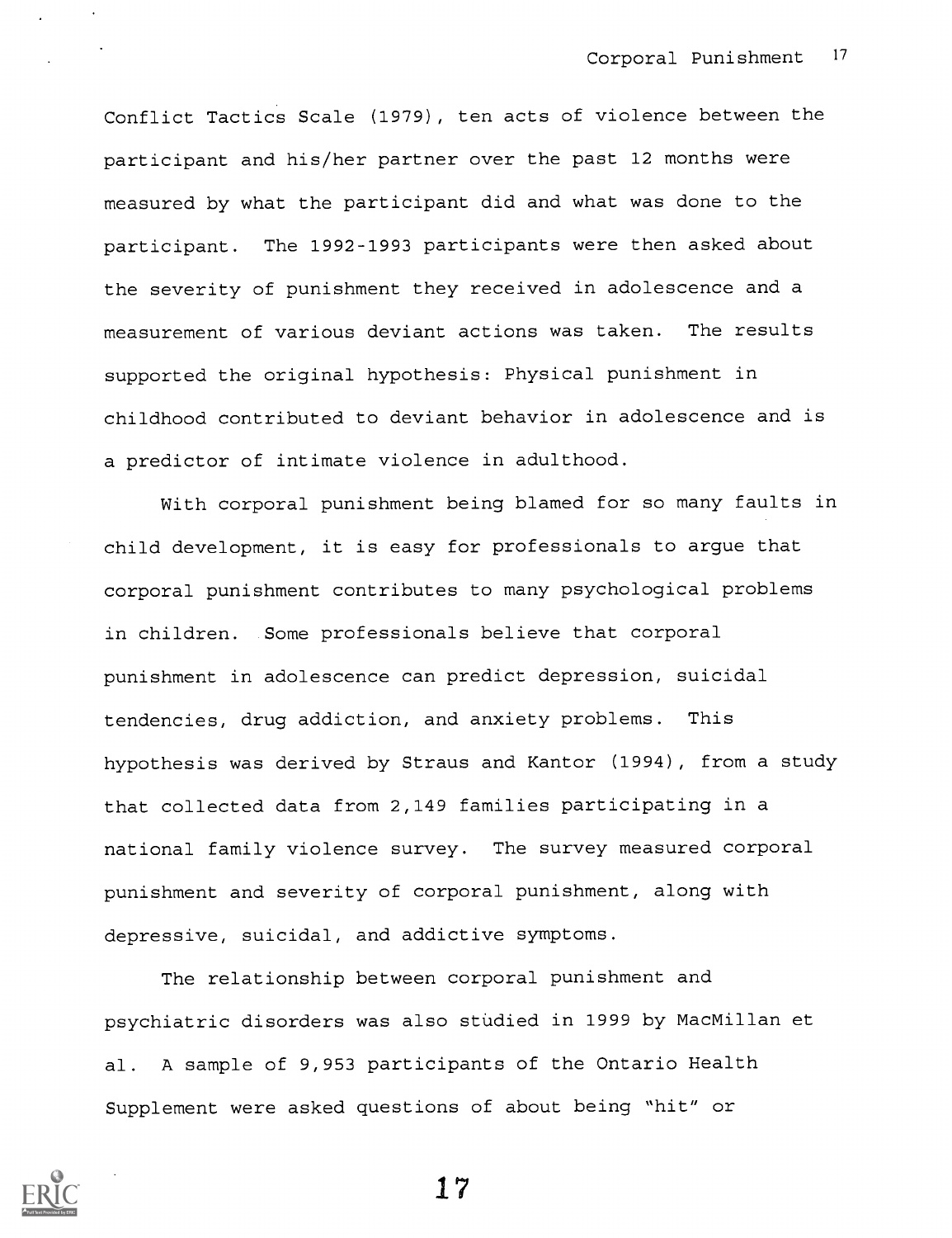"slapped" during childhood. A subgroup of 4,888 of these participants reported never been hit and were used to compare the relationship of corporal punishment and four kinds of psychiatric disorders. Psychiatric evaluations were given to everyone in the study and found that those who experienced the most corporal punishment had the highest rates of anxiety and addictive disorders than those who were never spanked. This linear association between corporal punishment and psychiatric disorders gives opponents of corporal punishment even more ground to stand on.

One final aspect of corporal punishment that has not been mentioned is the possibility of it causing negative effects on the relationship between parent and child. Some parents do not use corporal punishment because they believe it would cause parental guilt and take away from the respect between child and parent (Holden et al., 1999). It is common knowledge that the respect between a parent and child is crucial for the positive development of a child. Some professionals reason that if the child sees being spanked as something a parent does that is bad, then the child could come to see the parent as bad (McCord, 1998). Evidence suggests that parents who use harsh corporal punishment will have more problematic children who act against their parents (Fry, 1993). Naturally, these two situations may create an ongoing struggle between the parent and child,

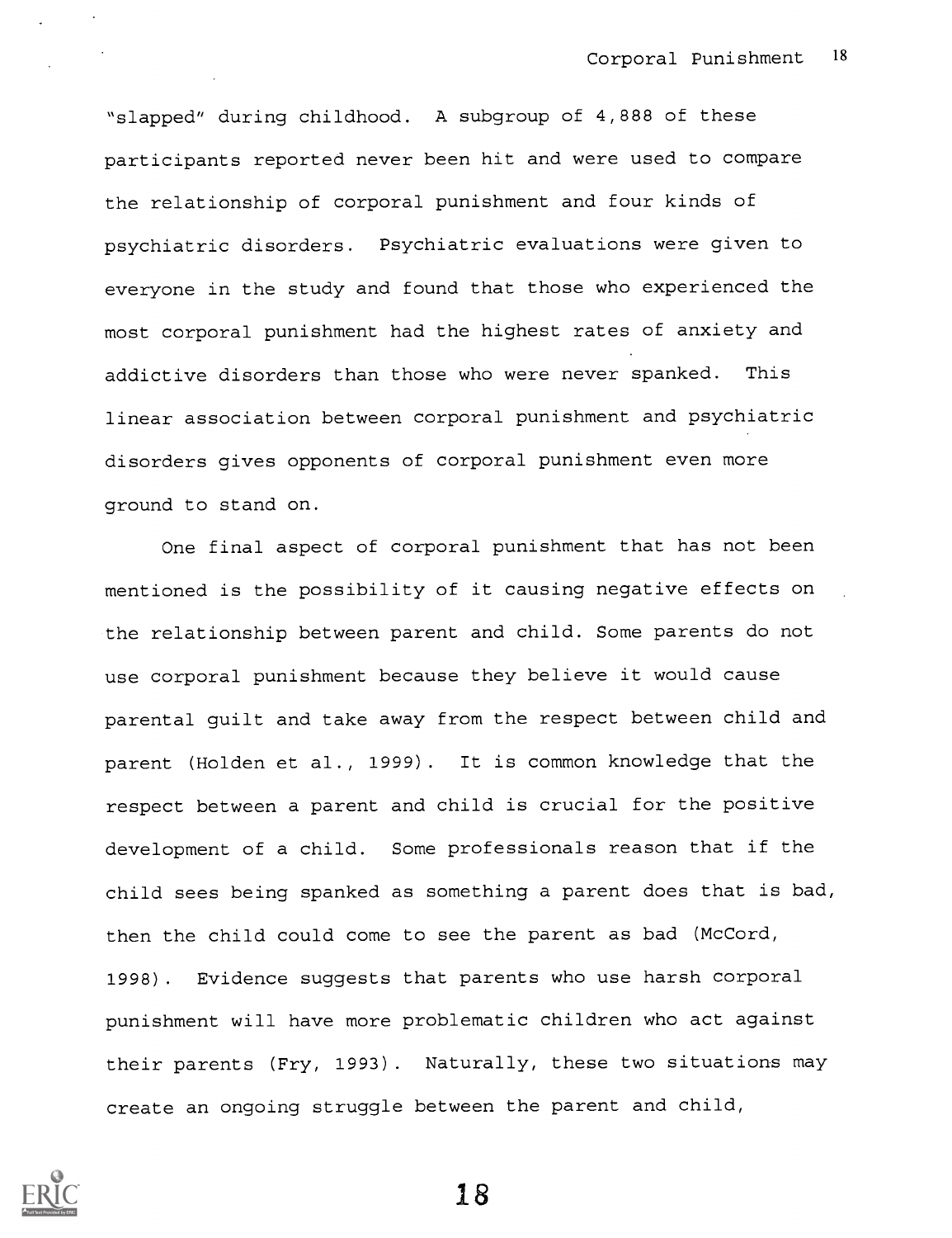misbehavior would increase and the relationship would deteriorate.

These arguments against the use of corporal punishment are continually being announced to the public. Advocates for banning the use of corporal punishment feel that more effective parenting can be done through reasoning and non-abusive punishment.

Arguments for Corporal Punishment

Professionals who believe in corporal punishment do not argue that effective parenting can not be done through reasoning and non-abusive punishment. They also do not argue that too much corporal punishment does not hinder child development. In order to do this; they must find the point between when it is effective and when it is destructive. By doing so, people who believe in corporal punishment will be able to outline the best way to effectively use corporal punishment without harming the child.

Rhoner and Bourque (1996) attempt to justify how much corporal punishment it takes to hinder the development of a child. They used 281 elementary school children in southern Georgia, where corporal punishment is widely used, to assess how the children perceived themselves in the eyes of their caretakers. A Parental Acceptance-Rejection/Control Questionnaire (Rhoner, 1991) was used to find out how much each

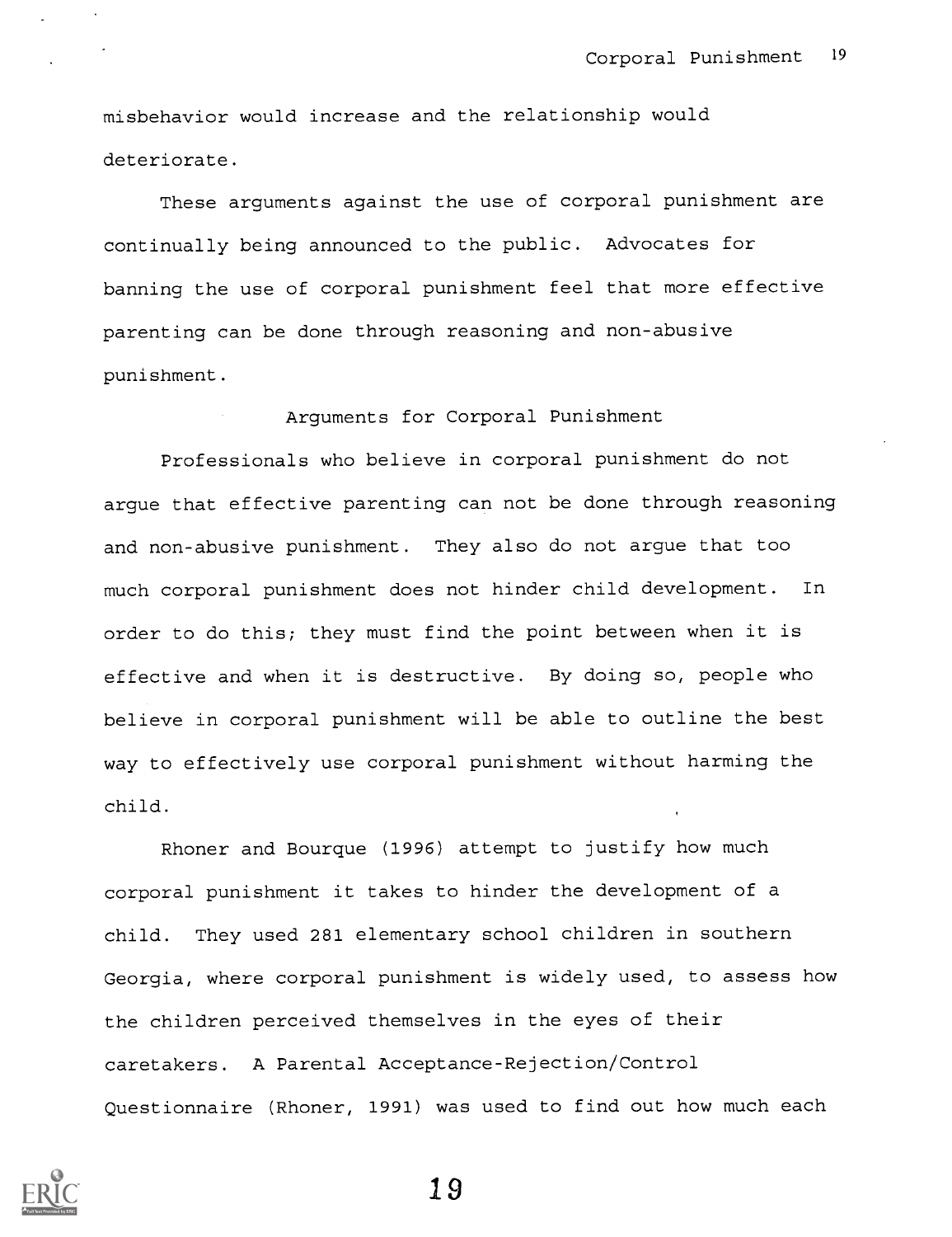child felt rejected by his/her parent. Also, a very detailed Physical Punishment Questionnaire (Rhoner, 1995) asked the children things like frequency, severity, and timing of when they were spanked. A Family Information Sheet (Rhoner, 1991) was also used to learn about the family structure and background of each child. Finally, the children answered a Personality Assessment Questionnaire (Rhoner, 1991) that reported their psychological adjustment using 42 items expected to be related to caretaker acceptance-rejection. The conclusions supported the idea that a fair amount of corporal punishment does not effect the adjustment of children. Children with natural psychological adjustment were reported as having a light spanking less than once a week. With this information, it may be easier to describe when and how to use corporal punishment.

David Benatar (1998) outlines five reasons as to how and why corporal punishment should be used. The first is that corporal punishment should only be used infrequently and should never cause any injury to the child. Also, the disbursement of corporal punishment should not discriminate between boys and girls. Many times, boys are subjected to much more physical punishment than girls. Next, it is important for due process to ensure that only the guilty are punished and that the punishment is proportional to the offense. The timing of the punishment is also important. Young children may need to be punished as they

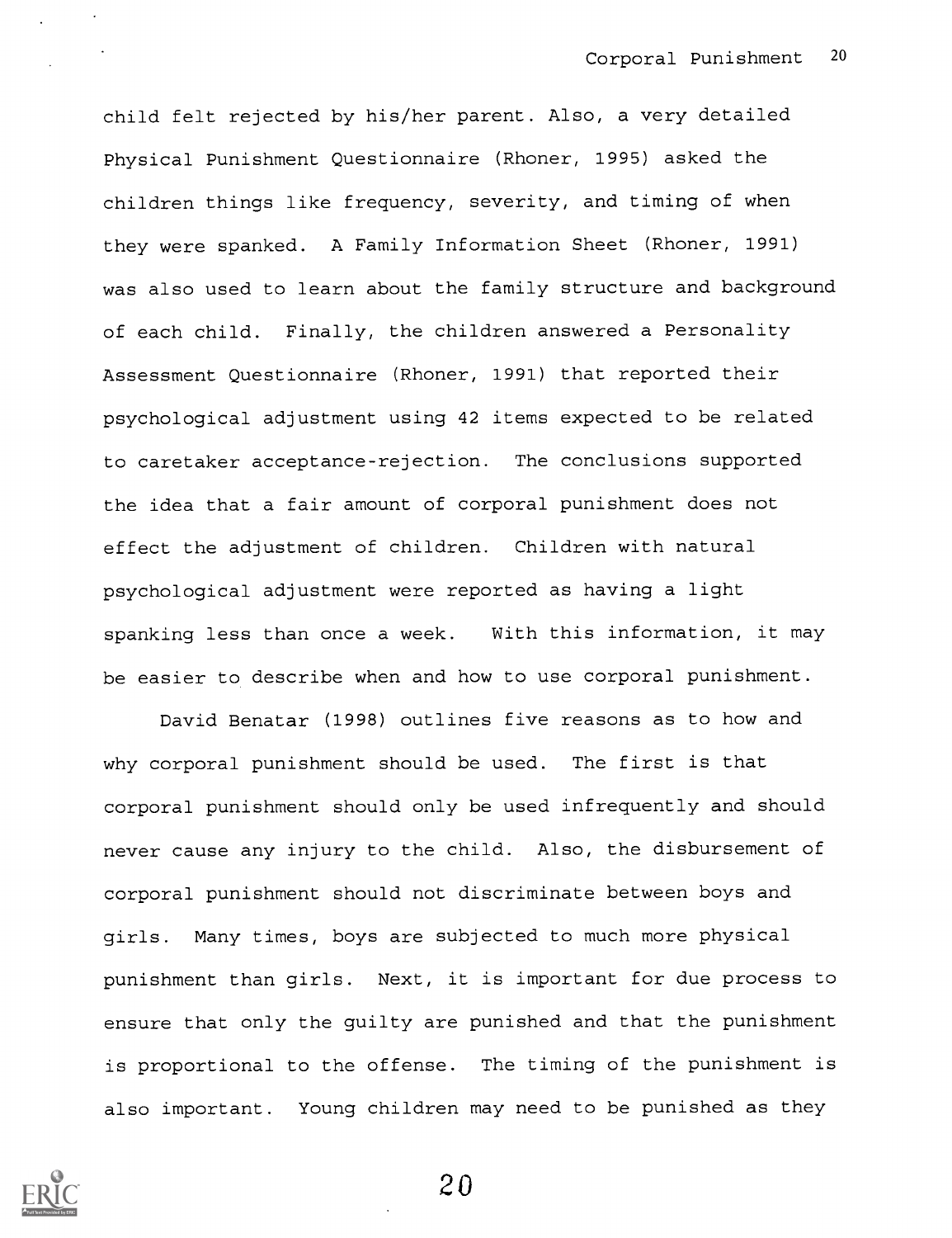are committing the offense so that they know the behavior is wrong. If punishment takes place too long afterwards, they may not be able to link their behavior to the punishment. Finally, Benatar believes in the implementation of safeguards so the infliction of corporal punishment is consistent. With safeguards, children are only spanked under certain rules and conditions. In considering these aspects of inflicting corporal punishment, parents can reduce the chances of causing any psychological damage to their children.

In support of corporal punishment, advocates feel it is necessary to question the paternal instinct of spanking. Do parents actually believe in spanking or do they do it mostly out of conformity or impulse? A study by Socolar and Stein (1995) questioned 204 mothers of children ages one to four about their feelings on corporal punishment. The mothers went through four phases of questioning. The first phase helped measure a general belief in spanking and the second phase compiled beliefs about spanking at different ages and different degrees of severity. The third and fourth phases were used to determine what outside influences might effect the mothers' belief in spanking and to determine the frequency of using corporal punishment.

The results show that mothers who use corporal punishment do it mainly out of belief rather than impulse. Belief, instead of anger, was highly correlated with the practice of corporal

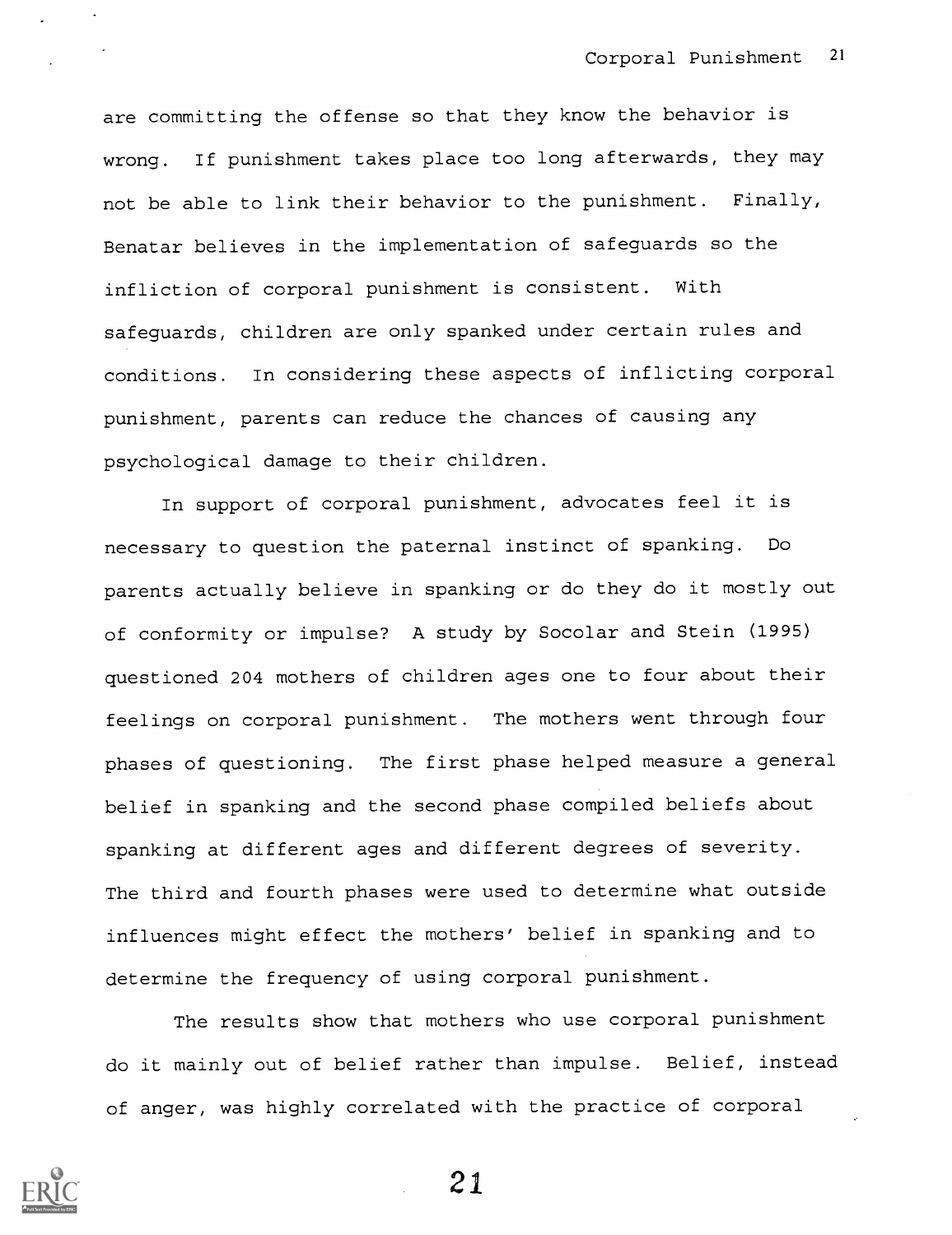punishment and suggests that mothers actually believe in the use of spanking. It may be difficult for professionals against corporal punishment to argue with maternal instinct.

There is some argument that studies against corporal punishment have methodological problems that take away from their conclusions (Rhoner & Bourque, 1996). For example, some studies have concluded that corporal punishment causes aggression and violence (Straus, 1977, 1991). But, when Baumrind (1994) studied the use of corporal punishment within a loving family, she found no traces of increased aggression. Similarly, Agnew (1983) studied the effectiveness of corporal punishment when used with very consistent demands and found it to be significantly effective. Corporal punishment was only ineffective when the demands placed on the children were inconsistent. These critics of research aimed against corporal punishment have a valid point. It is difficult to control all of the factors contributing to things like aggression and delinquency.

# Conclusion

Even though claims that corporal punishment should be outlawed may seem somewhat extreme, activists are only looking out for the best interest of the children and society. It is a good thing to live in a country that protects people's rights and strives for the betterment of the population. Without this

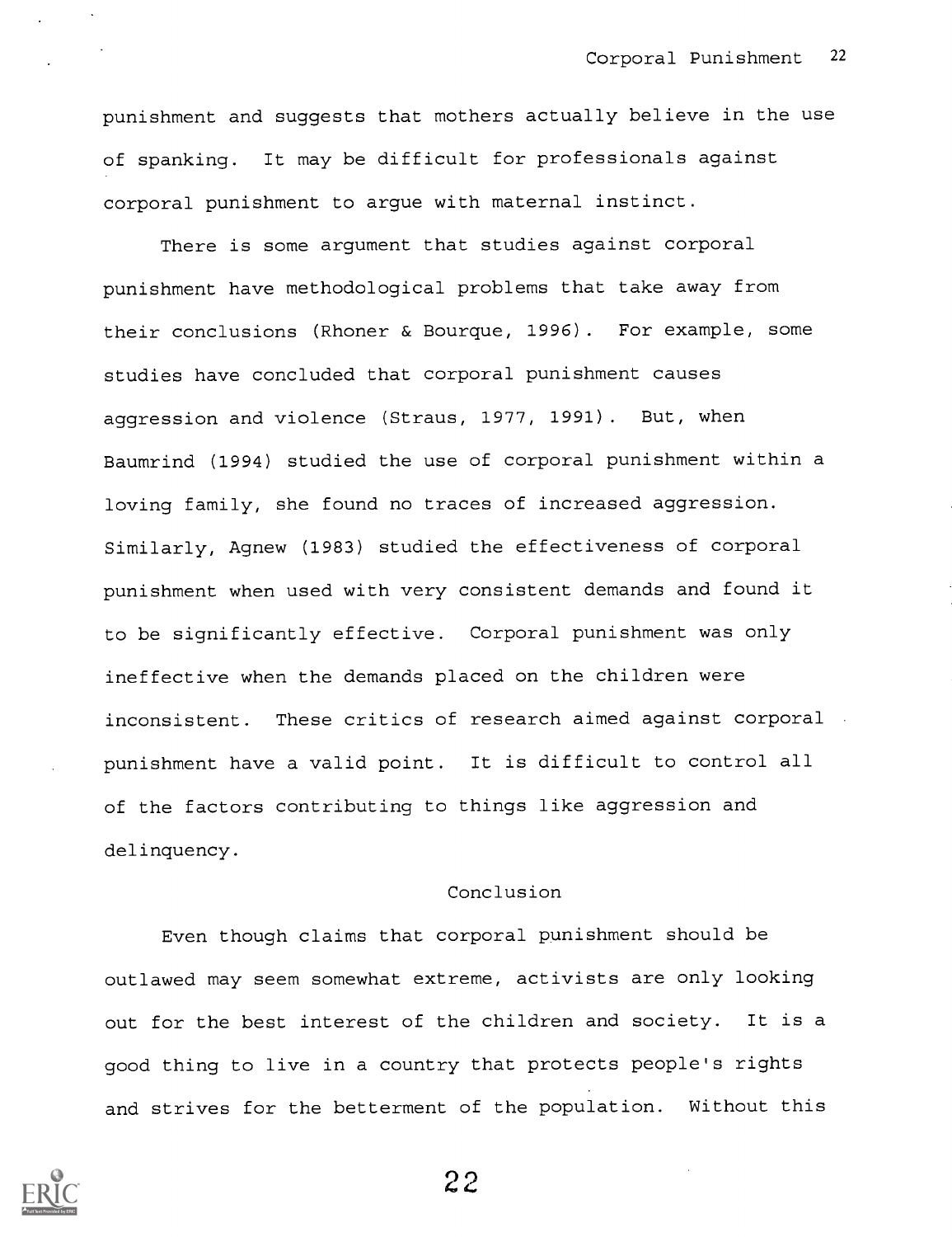quality, it would be difficult for us to make progress. However, sometimes there is a better answer to a difficult debate than stating that one side is totally right and the other side is totally wrong. Instead of arguing that all corporal punishment is wrong and parents should never spank their children, there may be some in between ground where a reasonable conclusion can be made. If there was a way to define "excessive corporal punishment" in a court of law, then it would be possible to outlaw only the worst kind of corporal punishment. Advocates for the appropriate use of corporal punishment as well as critics of corporal punishment would appreciate such a law. But, "excessive corporal punishment" is a difficult phrase to define without stepping on parental rights or confusing it with child abuse.

There is too much conflicting evidence to totally outlaw corporal punishment and take away a parent's right to spank his/her child. But, there is plenty of evidence, agreed upon by both sides of the debate, suggesting that some forms of corporal punishment are inappropriate and should not be used to discipline children (Benatar, 1998). For this reason, it is important for professionals to educate parents on when and how corporal punishment can be used most effectively. Professionals both for and against corporal punishment would most likely agree

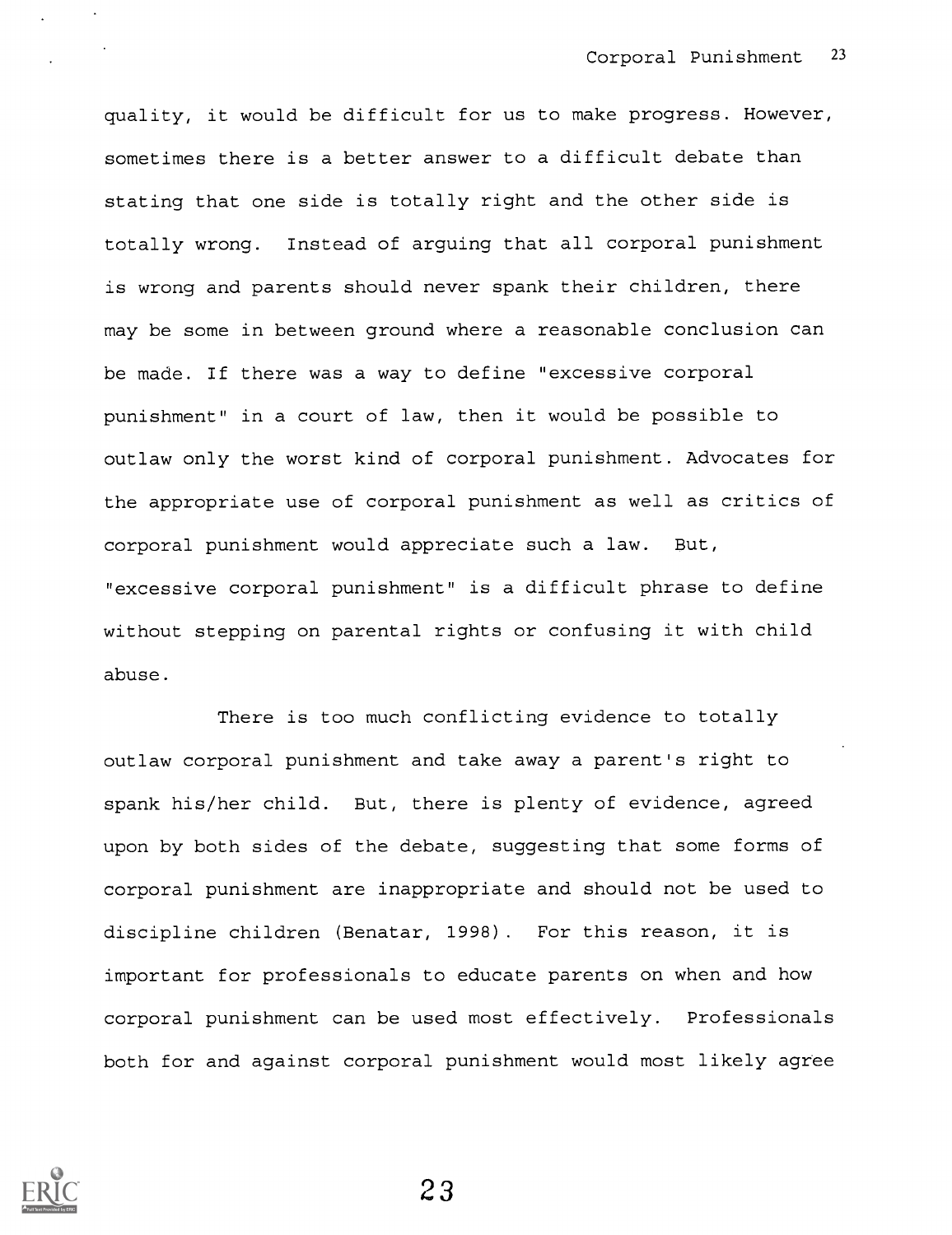that this would help reduce some of the negative effects inappropriate use of corporal punishment can have.

Brenner, Nicholson, and Fox (1999) describe a study done on the effectiveness of a cognitive-behavioral parenting program used with 91 mothers of children ages 1-5. The program was specifically designed to better educate parents on ways to discipline their children. The results showed a significant decrease in verbal and corporal punishment after the parents completed the program. As a result, significant parental nurturing increased and child misbehavior decreased. This is a good example of how parenting programs can be effective.

The study just described explains that a decrease in corporal punishment led to an increase in nurturing and a decrease in misbehavior. It is important for advocates against corporal punishment to understand that there are more aspects of bad parenting to consider than just corporal punishment. Everything a parent does contributes to the development of the child. Even if a mother does not use corporal punishment, but she totally neglects the child, the result will most likely hinder the child's development in the same fashion as using inappropriate corporal punishment.

It is no coincidence that parents who use too much corporal punishment are less nurturing and less involved in the lives of their children. Likewise, parents who are more

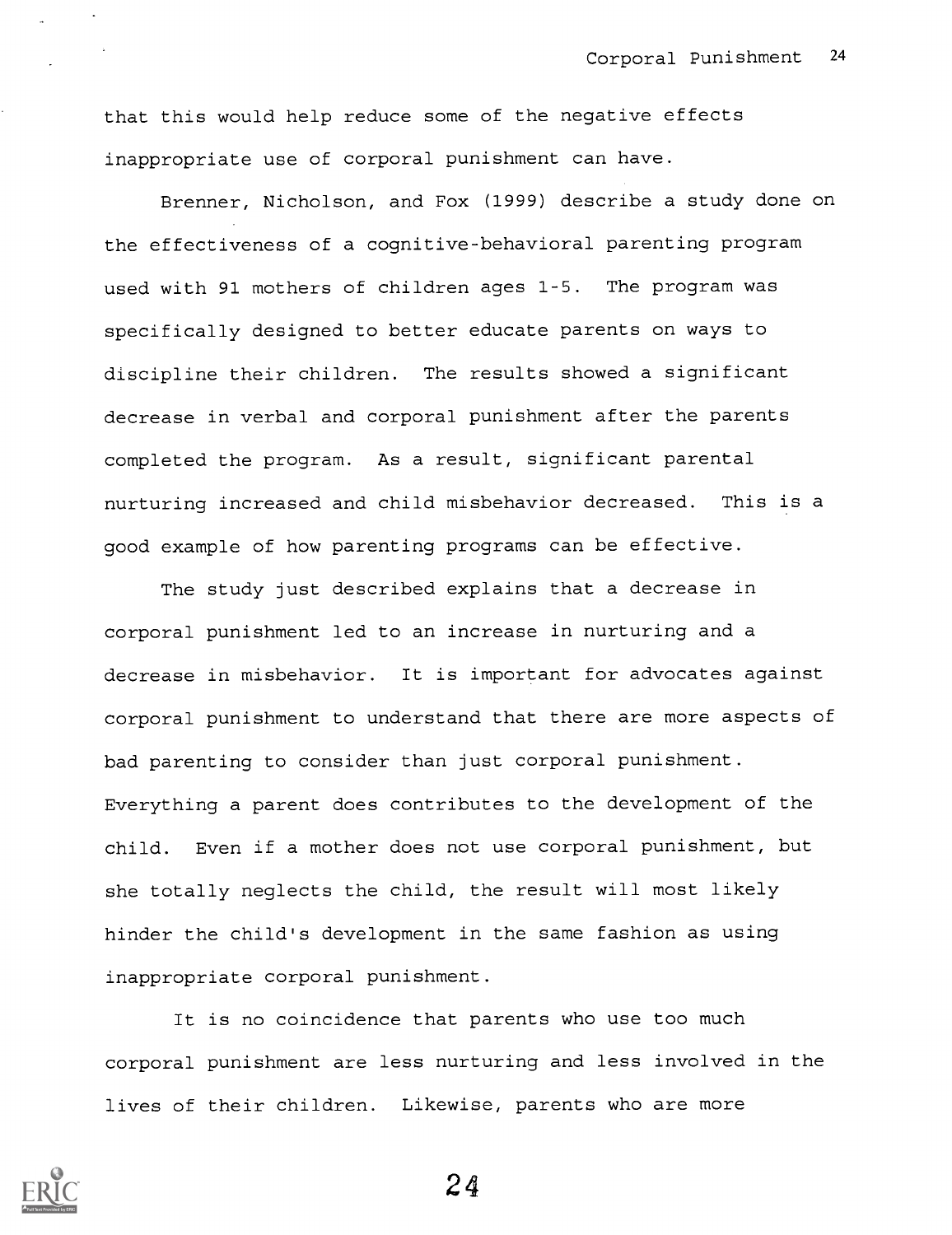involved and more nurturing do not create negative side effects when they use corporal punishment. This means that a lack of support and involvement by parents is more detrimental to child development than corporal punishment (Simons & Johnson, 1994). This is why educational programs are so productive. The most effective parents sometimes seem to be the ones who understand children the most. Parental education will help parents better understand their children and teach them that everything they do, or do not do, has an effect on who their children will become.

Even as popular opinion sways against its use, corporal punishment continues to affect about 90 percent of the United States population (Rhoner & Bourque, 1996). Although the use of corporal punishment can not be totally to blame for maladjustment, inappropriate use of corporal punishment has given the act a bad reputation. A vital step to help ease the tension of this debate is to encourage more parents to participate in parenting classes and teach them how to use corporal punishment most effectively. This would lessen the burden being put on those parents who do use appropriate corporal punishment and it may have a positive influence on future generations.

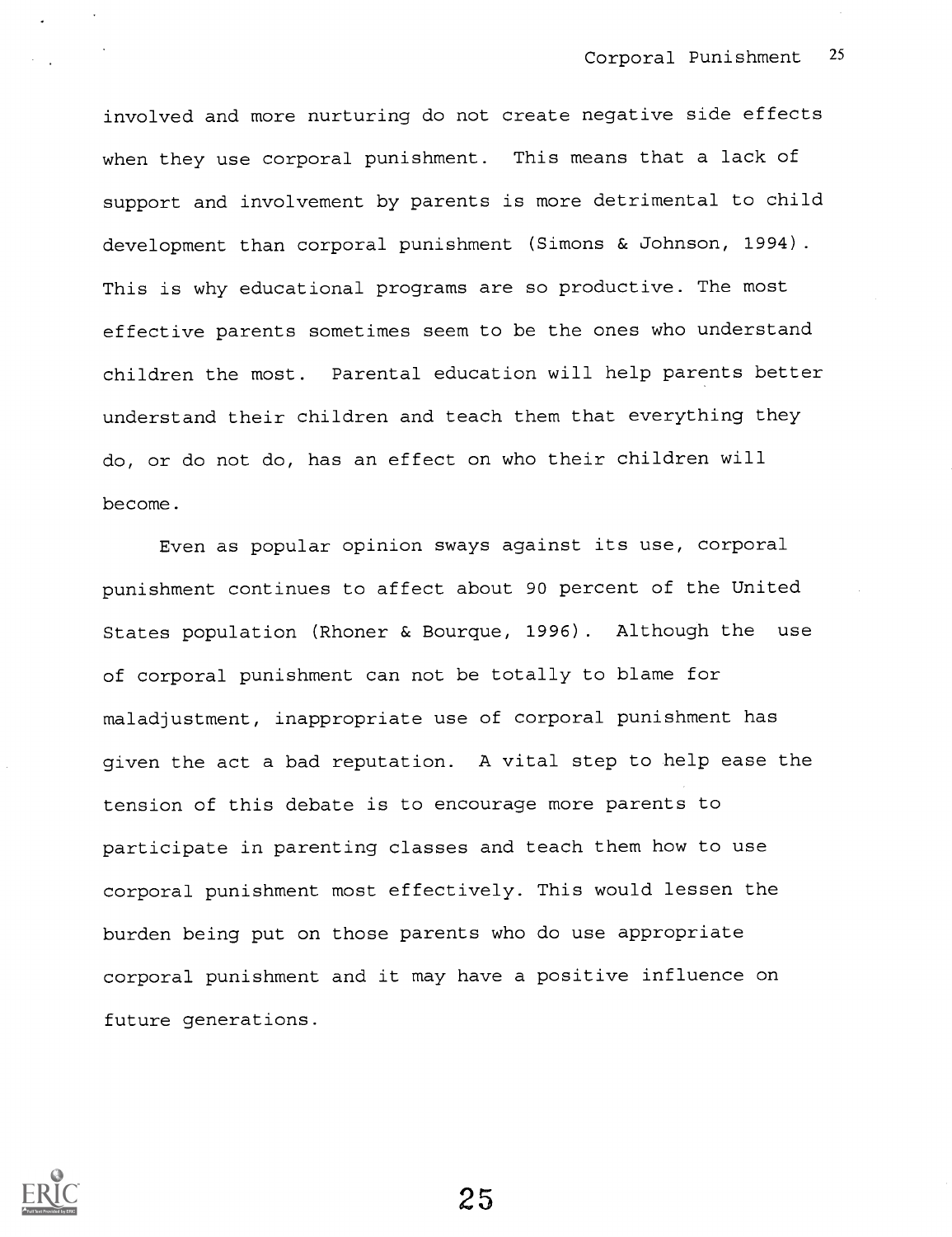#### References

Agnew, R. (1983). Physical punishment and delinquency: a research note. Youth and Society 15, 225-236.

Bandura, A. (1977). Social Learning Theory. Englewood Cliffs, NJ: Prentice Hall.

Baumrind, D. (1994). The social context of child maltreatment. Family Relations 43, 360-368.

Benatar, D. (1998). Corporal punishment. Social Theory and Practice 24(2), 237.

Brenner, V., & Fox, R.A. (1998). Parental discipline and behavior problems in young children. Journal of Genetic Psychology 159(2), 251.

Brenner, V., Nicholson, B.C., & Fox, R.A. (1999). Evaluation of a community based parenting program with the parents of young children. Early Child Development and Care 148, 1-9.

Dadds, M.R. (1987). Families and the origins of child behavior problems. Family Process 26, 341-357.

Davis, P.W. (1999). Corporal punishment cessation. Journal of Interpersonal Violence 14(5), 492.

Flynn, C.P. (1999). Exploring the link between corporal punishment and children's cruelty to animals. Journal of Marriage and the Family 61, 971-981.

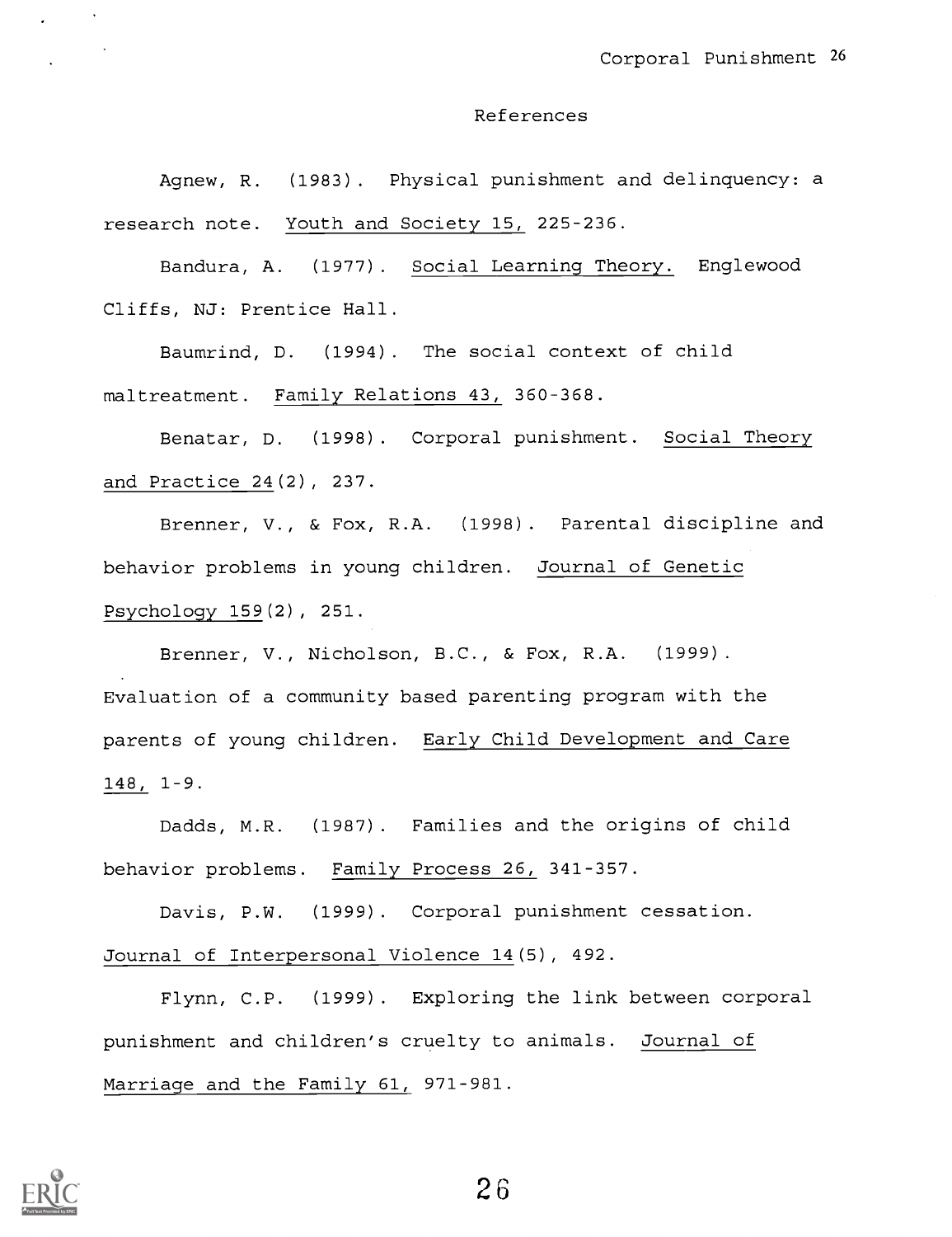Fox, R.A. (1994). Parent Behavior Checklist Manual. Austin, TX: Pro Ed.

Fry, D.P. (1993). The intergenerational transmission of disciplinary practices and approaches to conflict. Human Organization 52(2), 176-185.

Harris, J.R. (1998). The nurture assumption: Why children turn out the way they do. New York: The Free Press.

Holden, G.W., Coleman, S., & Schmidt, K.L. (1995). Why three-year old children get spanked: parent and child determinants in a sample of college-educated mothers. Merrill-Palmer Quarterly 41, 431-452.

Holden, G.W., Miller, P.C., & Harris, S.D. (1999). The instrumental side of corporal punishment: parents reported practices and outcome expectancies. Journal of Marriage and the Family 16(4), 908.

Hyman, I.A. (1997). The case against spanking. San Francisco: Jossey-Bass Publisher.

Hyman, I.A. (1998). Using research to change public policy: reflecting on 20 years of effort to eliminate corporal punishment in schools. Pediactrics 98(4), 4.

Kennedy, J.H. (1995). Teachers, student teachers, paraprofessionals, and young adults' judgements about the acceptable use of corporal punishment in the rural south. Education and Treatment of Children 18(1), 53.

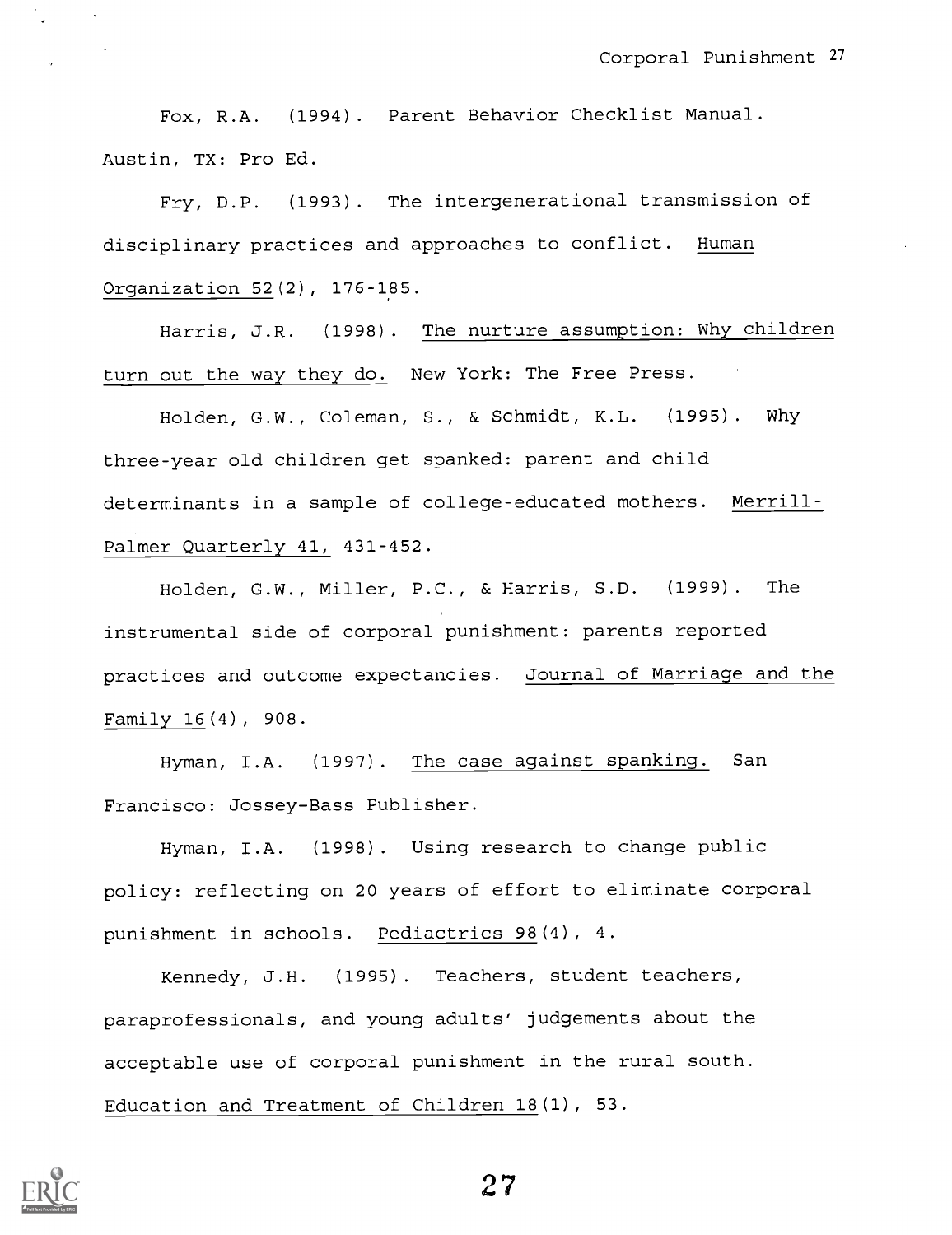Larzelere, R.E. (1986). Moderate spanking: model or deterrent of children's aggression in the family? Journal of Family Violence 1(1), 27-36.

MacMillan, H.L., Boyle, M.A., Wong, Y.Y., Duku, E.K., Fliming, J.E., & Walsh, C.A. (1999). Slapping and spanking in childhood and its association with lifetime prevalence of psychiatric disorders in a general population sample. Canadian Medical Association Journal 16(7), 805.

McCord, J. (1996). Unintended consequences of corporal punishment. Pediatrics 98(4), 832.

Patterson, G.R., DeBaryshe, B.D., & Ramsey, E. (1989). A developmental perspective on antisocial behavior. American Psychologist 44(2), 329-335.

Redd, W.H., Morris, E.K., & Martin, J.A. (1975). Effects of positive and negative adult child interactions on children's social preference. Journal of Experimental Child Psychology 19(1), 153-154.

Rhoner, R.P. (1991). Handbook for the study of parental acceptance and rejection. Center for the Study of Parental Acceptance and Rejection. University of Connecticut at Storrs.

Rhoner, R.P. (1995). Parental acceptance and rejection bibliography. Center for the Study of parental Acceptance and Rejection. University of Connecticut at Storrs.

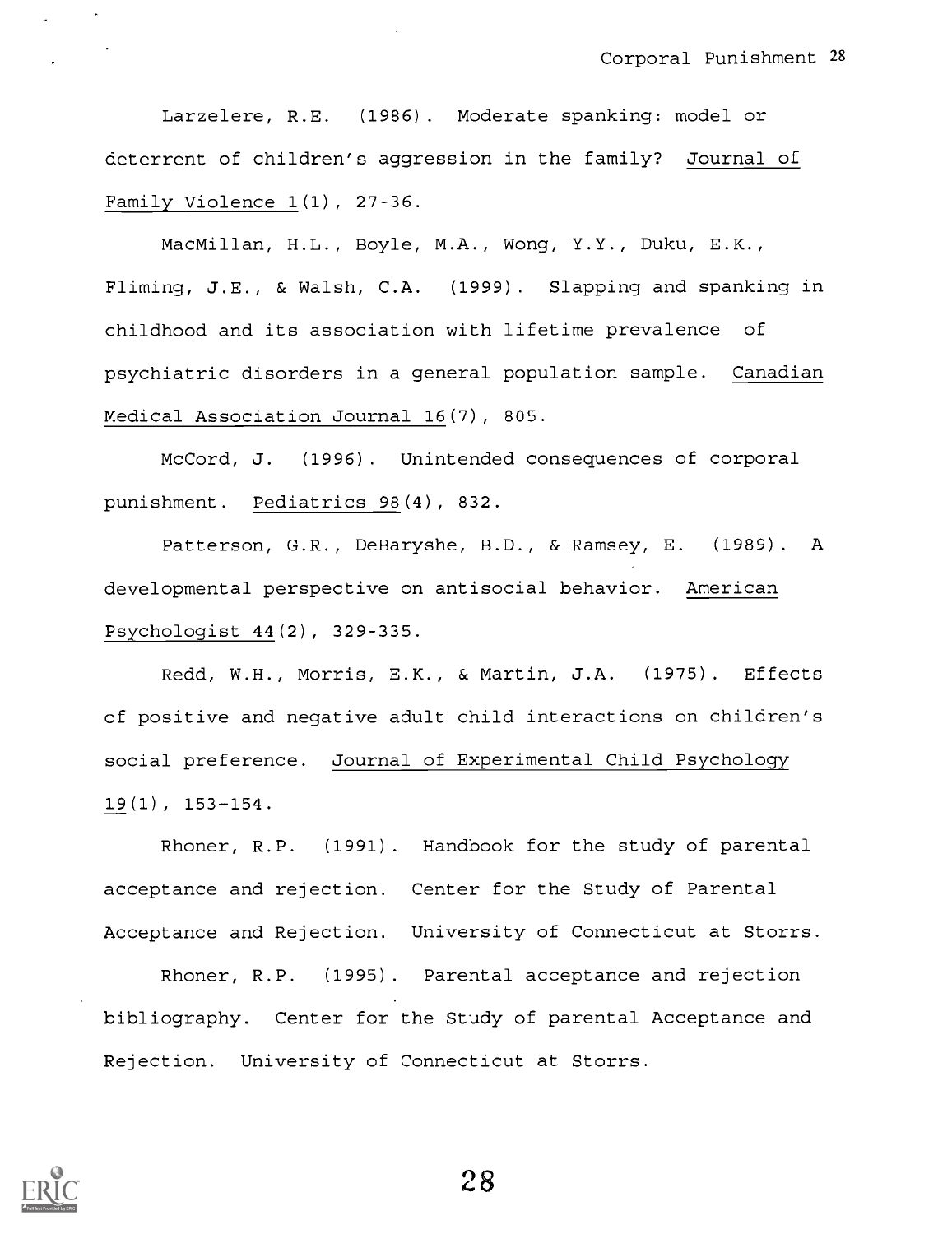Rhoner, R.P., & Bourque, S.L. (1996). Children's perception of corporal punishment, caretaker acceptance, and psychological adjustment. Journal of Marriage and the Family, 58, 842.

Richman, N., & Graham, P. (1971). A behavioral screening questionnaire for use with three-year old children. Journal of Child Psychology and Psychiatry 12, 5-33.

Rosellini, L., & Mulrine, A. (1998). When to spank. U.S. News & World Report 124(14), 52.

Simons, R.L., & Johnson, C. (1994). Harsh corporal punishment versus quality of parental involvement as an explanation of adolescent maladjustment. Journal of Marriage and the Family 56(3), 17.

Socolar, R.S., & Stein, R.K. (1995). Spanking infants and toddlers: maternal belief and practice. Pediatrics 95(1), 105.

. . . Spanking. (1995). Brown University Child and Adolescent Behavior Letter 15(8), 3.

Straus, M.A. (1977). A sociaological perspective on prevention and treatment of wife beating. In M. Roy (Ed.), Battered women. New York: Van Nostrand-Reinhold.

Struas, M.A. (1979). Measuring intrafamily conflict and violence: the conflict tactics (CT) scales. Journal of Marriage and the Family 41, 75-88.

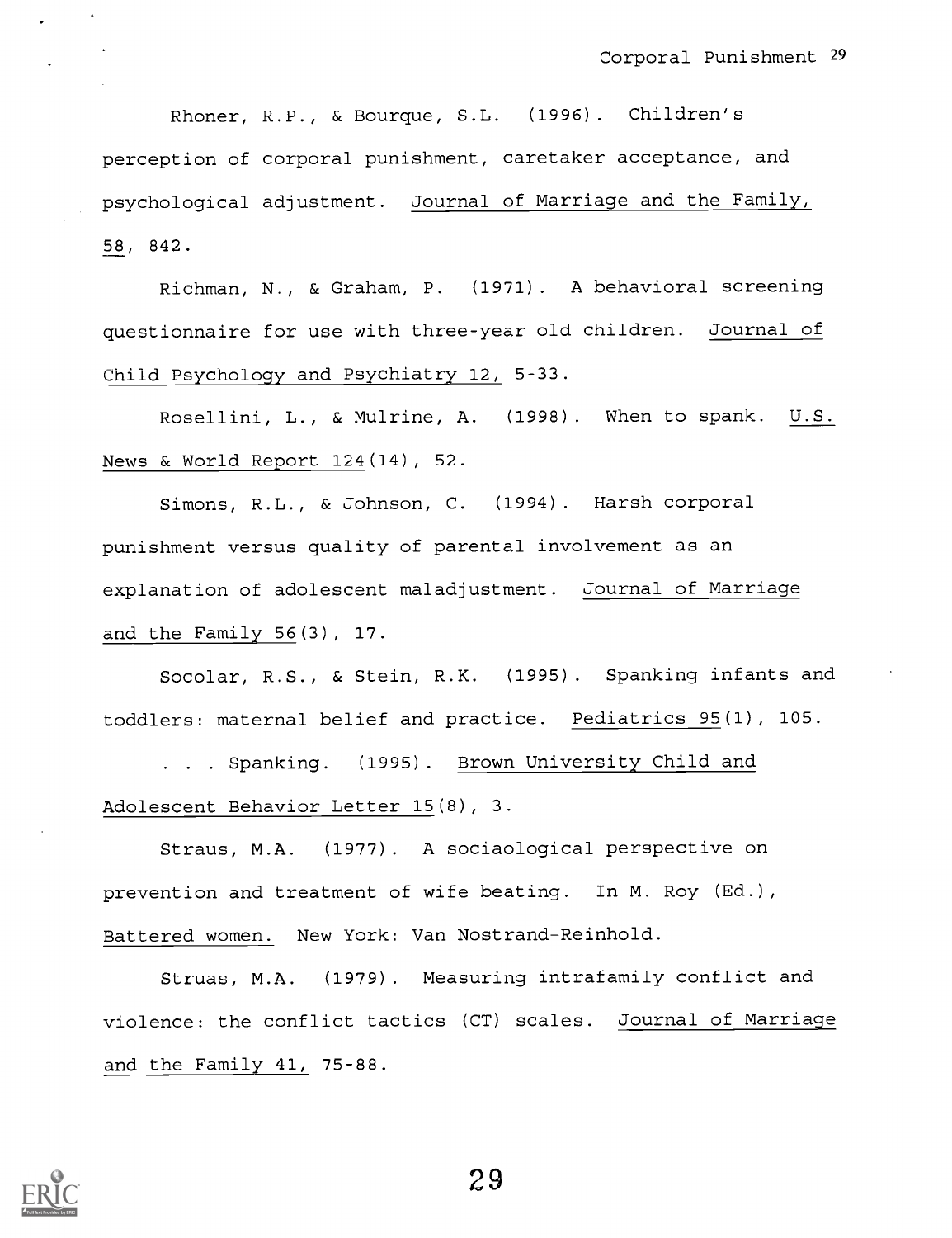Straus, M.A. (1991). Discipline and deviance: physical punishment of children and violence and other crimes in adulthood. Social Problems 38, 133-154.

Straus, M.A. (1997). Spanking by parents and subsequent antisocial behavior of children. Archives of Pediatrics and Adolescent Medicine 151, 761-767.

Straus, M.A., & Kantor, G.K. (1994). Corporal punishment of adolescents by parents: a risk factor in the epidemiology of depression, suicide, alcohol abuse, child abuse, and wife beating. Adolescence 29(115), 543-561.

Straus, M.A., & Yodanis, C.L. (1996). Corporal punishment in adolescence and physical assault on spouses later in life: what accounts for the link? Journal of Marriage and the Family 58(4), 825-841.

Swinford, S.P., Demaris, A., Cernkovich, S.A., & Giordano, P.C. (2000). Harsh physical discipline in childhood and violence in later romantic involvements: the mediating role of problem behaviors. Journal of Marriage and the Family 62(2), 508.

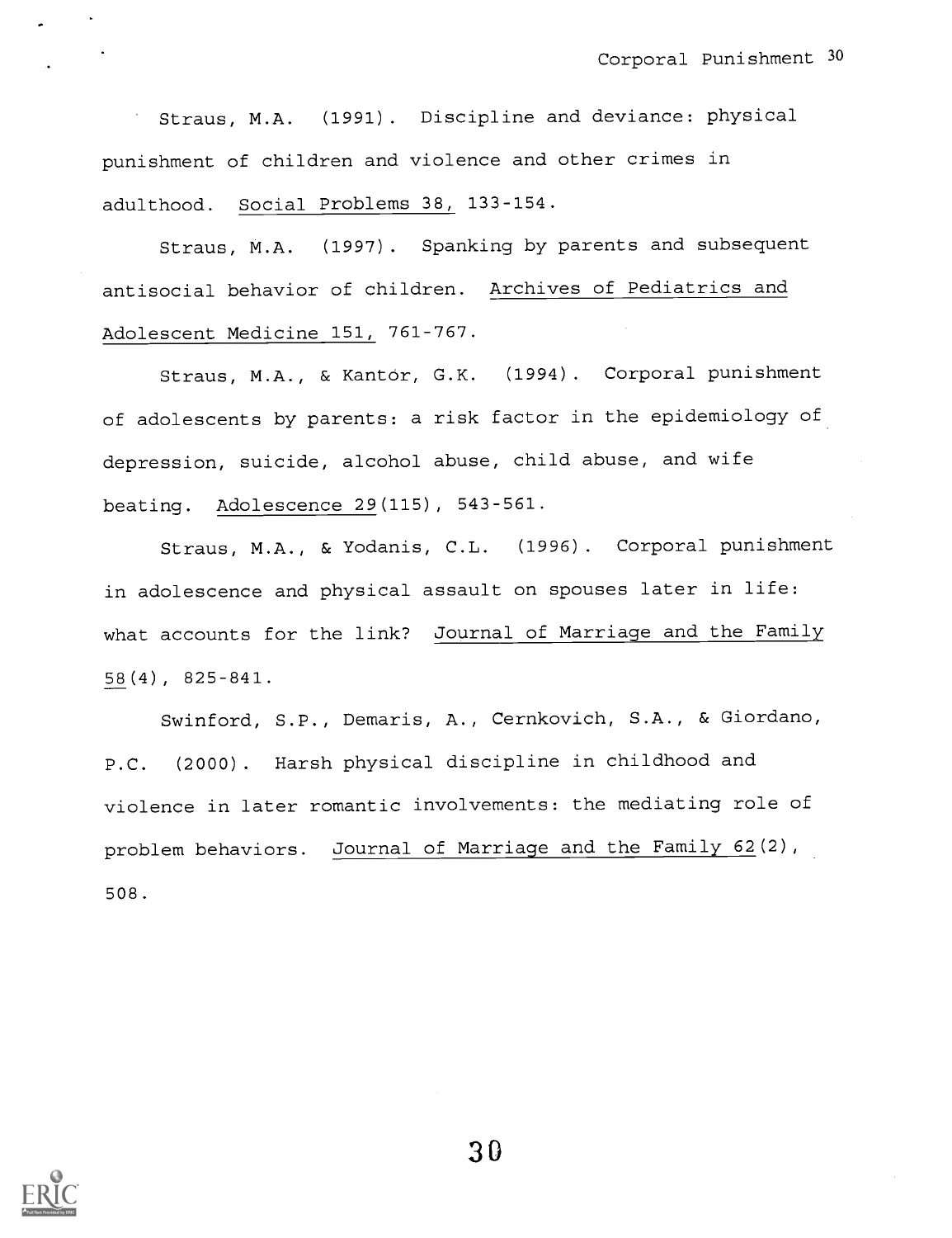Page: 1

U.S. DEPARTMENT OF EDUCATION Office of Educational Research and Improvement (OERI) Educational Resources Information Center (ERIC)

> REPRODUCTION RELEASE (Specific Document)

### I. DOCUMENT IDENTIFICATION:

Title: Corporal Ponschment: Des it h Author(s):  $\tau$  (then with Corporate Source: *L Eclusads University*<br>Publication Date: Never Rib Kished (August 2000) Publication Date:  $N_{ever}$   $Rblished$ **II. REPRODUCTION RELEA** of hinder the development of chil i...(dier) (

In order to disseminate as widely as possible timely and significant materials of interest to the educational community, documents announced in the monthly abstract journal of the ERIC system, Resources in Education (RIE), are usually made available to users in microfiche, reproduced paper copy, and electronic/optical media, and sold through the ERIC Document Reproduction Service (EDRS) or other ERIC vendors. Credit is given to the source of each document, and, if reproduction release is granted, one of the following notices is affixed to the document.

If permission is granted to reproduce the identified document, please CHECK ONE of the following options and sign the release below.

Check Here, Please<br>
Check here for Level 1 Release, permitting reproduction and dissemination in microfiche and other ERIC archival media (e.g., electronic) and paper copy.

Or

Check here for Level 2A release, permitting reproduction and dissemination in microfiche and in electronic media for ERIC archival collection subscribers only.

or

Check here for Level 2B release, permitting reproduction and dissemination in microfiche only.

significantly more stringent for documents which cannot be made available through EDRS.)

Sign Here, Please Janny le Chenouett

Documents will be processed as indicated provided reproduction quality permits. If permission to reproduce is granted, but neither box is checked, documents will be processed at Level 1.

"I hereby grant to the Educational Resources Information Center (ERIC) nonexclusive permission to reproduce this document as indicated above. Reproduction from the ERIC microfiche or electronic/optical media by persons other than ERIC employees and its system contractors requires permission from the copyright holder. Exception is made for non-profit reproduction by libraries and other service

If permission to reproduce is not granted to ERIC,  $or$ , if you wish ERIC to cite the availability of this document from another source, please provide the following information regarding the availability of the document. (ERIC will not announce a document unless it is publicly available, and a dependable source can be specified. Contributors should also be aware that ERIC selection criteria are

Exercises to satisfy information needs of educators in response to discrete inquiries."<br>
Signature: January Chenevelly<br>
Position: Stude<br>
Printed Name: Temmy Chenevelly<br>
Address:  $10412$  Hess dr. Date: Signature: Jany 6 Chemanes Position: Student

Printed Name:  $T_{cymn}$ ,  $C_{hench}$ , Che Cheaper and Continues of Education:  $St$  Education:  $St$  $\omega$ dent  $\rightarrow$  thele Gust the Finited Native. *ICMMY* Chenouse M<br>Address:  $10412$  Hess dr. Telephone Number. (512) 292-6832 I. --Pc 78144 Date: 8122 oo III. DOCUMENT AVAILABILITY INFORMATION (FROM NON-ERIC SOURCE):

 $\mathbb{C}\mathbb{V}$  iii. docu CC CC<br>CC CC<br>CC

Publisher/Distributor:

Address:

Price Per Copy: Quantity Price:

IV. REFERRAL OF ERIC TO COPYRIGHT/REPRODUCTION RIGHTS HOLDER:

If the right to grant a reproduction release is held by someone other than the addressee, please provide the appropriate name and address: